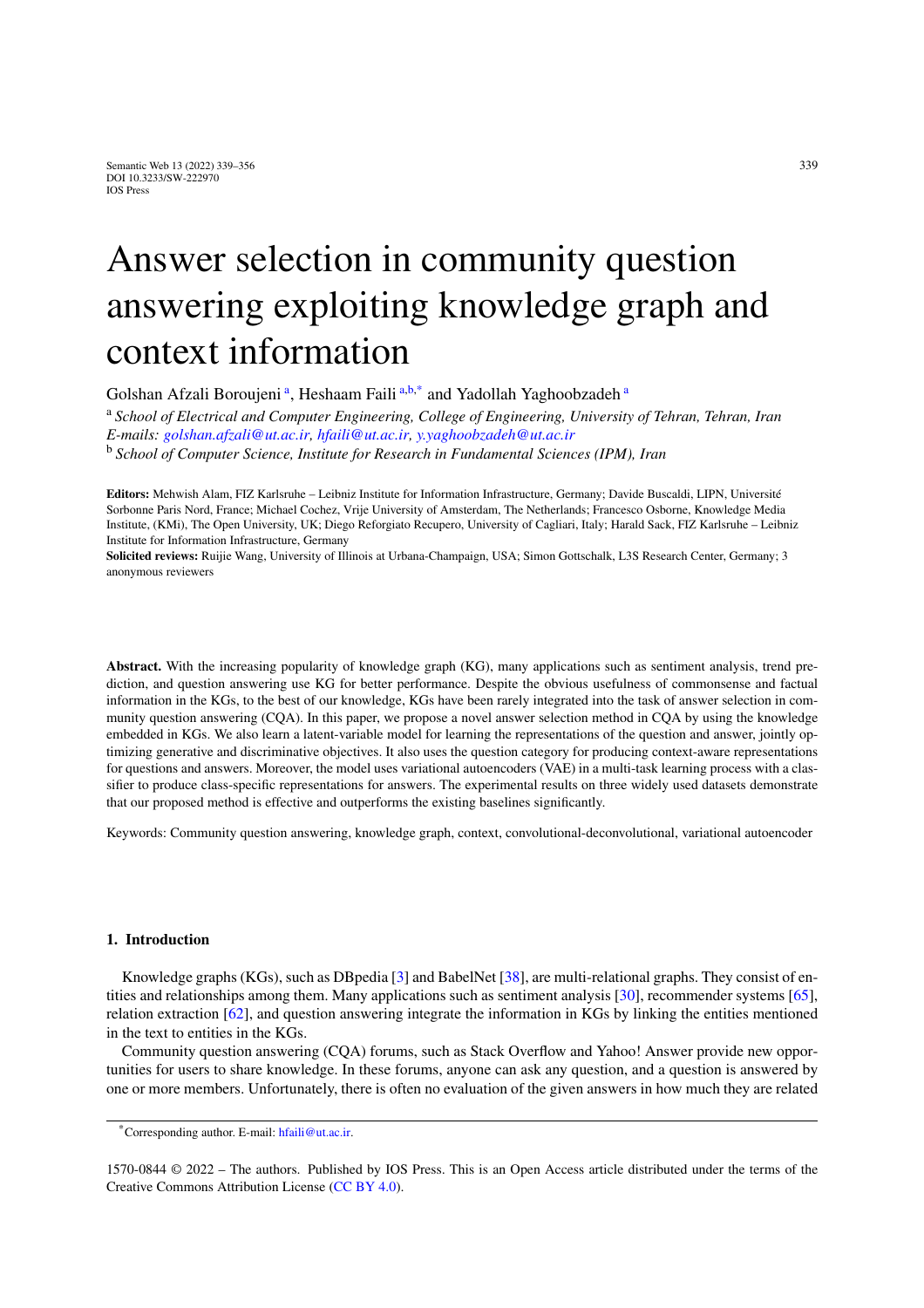#### 340 *G.A. Boroujeni et al. / Answer Selection in CQA Using KG*

|                               | Example 1                                                                                                                                                                                                                      | Example 2                                                                                                                                                                       |
|-------------------------------|--------------------------------------------------------------------------------------------------------------------------------------------------------------------------------------------------------------------------------|---------------------------------------------------------------------------------------------------------------------------------------------------------------------------------|
| Question category             | Life in Qatar                                                                                                                                                                                                                  | <b>Qatar Living Lounge</b>                                                                                                                                                      |
| Question subject              | Vodka cost                                                                                                                                                                                                                     | Nissan Offer                                                                                                                                                                    |
| <b>Ouestion body</b>          | Hey guys just wondering, what is the cost of a bottle<br>of vodka in doha? I dont mean from a hotel, but<br>from the single bottle shop that is set up there. This<br>is my favourite tipple  thanks                           | Saw an ad in today's GT some offer for Nissan<br>Vehicles. Pathfinder for QR. 89,000/- onwardsand<br>Xterra is QR.93,000. and Armada is QR.118,000.                             |
|                               |                                                                                                                                                                                                                                | I thought Pathfinder is more expensive than Xttera.<br>Anyone know why Pathfinder is so cheap?                                                                                  |
|                               |                                                                                                                                                                                                                                | Did the prices come down or is it a good offer price?                                                                                                                           |
| Answer 1 (good)               | Good to clean house piping russian standard,<br>zubrovka, movscoscaya not passing 100 qr. go for<br>the first two, extra frozen and do n't forget the caviar<br>check mate                                                     | Basic ones fs, fully loaded ones will cost much more                                                                                                                            |
| Answer 2 (good)               | Ketel 1 is $qar240$                                                                                                                                                                                                            | 2009 models are on offer. basic xe qr 101 000<br>automatic transmission, power window no cd player<br>xe qr 111 000 cd player m cruise control, alloy<br>wheel, power windowetc |
| Answer 3 (bad)                | Thanks weasal $-$ i would also like to see the same<br>drive thru style bottle o as well!                                                                                                                                      | Take a guess !                                                                                                                                                                  |
| Answer 4 (potentially useful) | You need to make sure you have your rp and alcohol<br>permit before you purchase any vodka however i<br>have heard there are some brands we have not heard<br>of in oz that are pretty cheap if you are willing to try<br>them | Call them again and check how much is Safari or<br>Infiniti FX35                                                                                                                |

#### Table 1

<span id="page-1-0"></span>Example of two questions and four of their answers from the SemEval 2015 dataset

to the question. It means one has to go through all possible answers for assessing them, which is exhausting and time-consuming. Thus, it is essential to automatically identify the best answers for each question.

In this paper, we address the task of answer selection. As defined in SemEval 2015 [[36\]](#page-16-2), in this task, the goal is to classify the answers given a question into three categories: (i) good, which are the answers that address the question well (ii) potentially useful to the user (e.g., because they can help educate him/her on the subject) (iii) bad or useless. It should be noted that a good answer is an answer semantically relevant to the question, not necessarily the correct answer.

Table [1](#page-1-0) shows two examples of questions, each with four answers, taken from the SemEval 2015 [\[36](#page-16-2)] dataset.<sup>1</sup> As shown in this table, in CQA, each question has at least three parts: (i) question category, which is the category that the question belongs to; (ii) question subject, which summarizes the question, and (iii) question body, which describes the question in details, and might contain useless or noisy parts as well. Most of the questions and answers in these forums are often lengthy, informal, and contain abbreviations and grammatical mistakes. In these examples, for each question, the first and the second answers are labeled as 'good' as both try to answer the question. These two answers are both semantically relevant to the question, even though they might be inaccurate or completely wrong. The third answer is 'bad' because it is completely irrelevant to the question. The final answer is labeled as 'potentially useful' because while it does not provide a relevant answer to the question, it contains a relevant advice for the user.

The main difficulty is how to bridge the semantic gap between question-answer pairs. In other words, by recognizing the semantic relatedness of the question and answer, one can decide about the relevance of the question and its answers.

Early work in this area includes feature-based methods for explicitly modeling the semantic relation between the question and answer [\[36](#page-16-2),[40](#page-16-3)]. With the great advances in deep neural networks, most recent researches apply deep learning based methods to answer classification in question answering communities [\[54](#page-17-2),[56,](#page-17-3)[57](#page-17-4),[59,](#page-17-5)[64](#page-17-6)]. These methods typically use a Convolutional Neural Network (CNN) [\[39\]](#page-16-4) or Long Short term Memory (LSTM) [\[51](#page-17-7)]

<span id="page-1-1"></span><sup>1</sup><http://alt.qcri.org/semeval2015/task3/index.php?id=data-and-tools>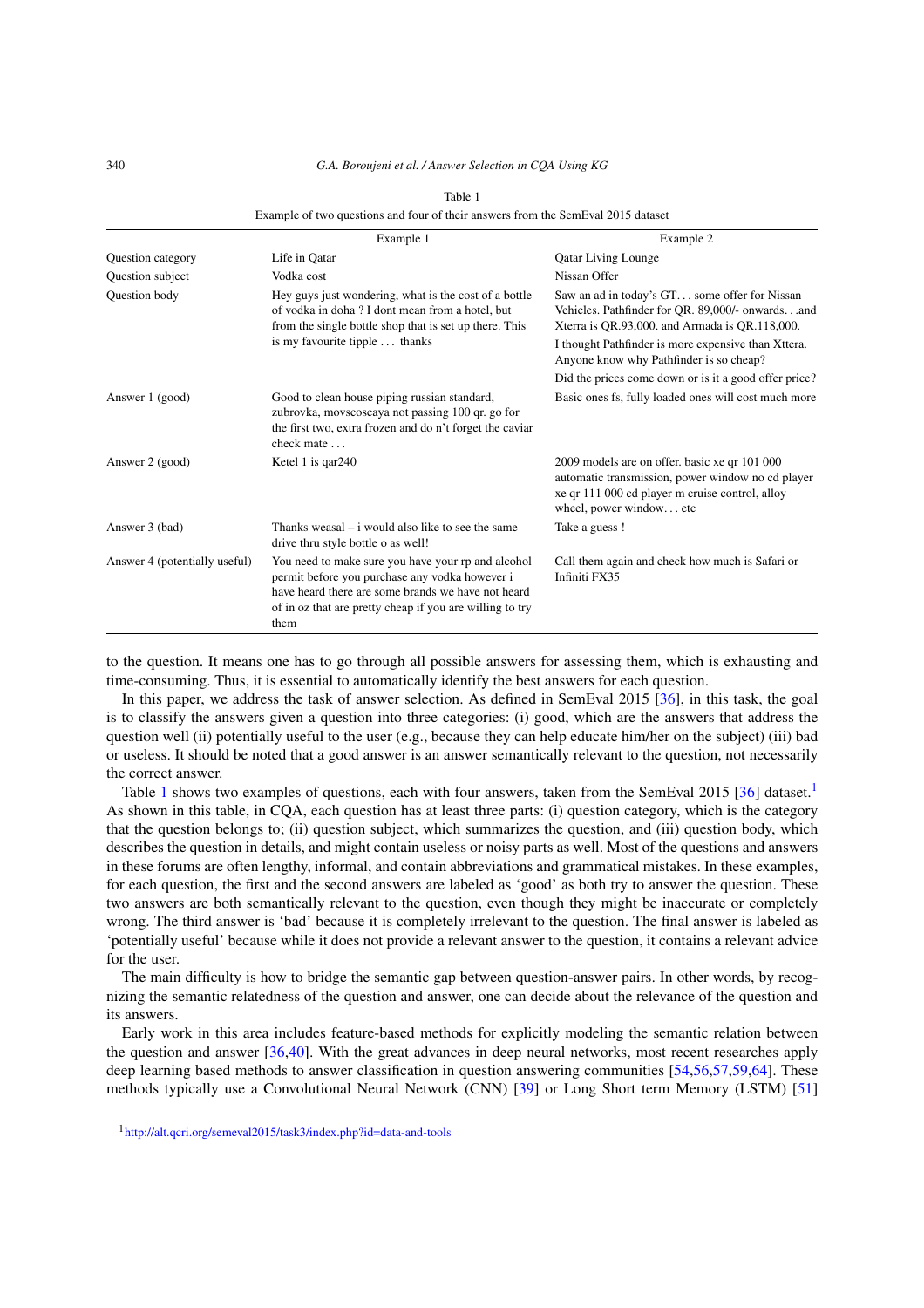network for matching the question and answer. However, these methods have not achieved high accuracy due to some reasons. The **main challenges** remaining in this field are as follows:

- Despite the usefulness of commonsense or factual background knowledge in the KGs (such as DBpedia [[3\]](#page-15-0), BabelNet [\[38](#page-16-0)], etc.), to the best of our knowledge, these KGs have been rarely integrated in the recent deep neural CQA networks. KGs provide rich information about entities, specially named entities, and relations between them. Considering the examples in Table [1](#page-1-0), named entities "Armada" and "Infiniti FX35" in the question and answer, do not exist in the available word embedding methods such as Word2vec [\[33](#page-16-5)] or Glove [[42\]](#page-16-6) and so, are out-of-vocabulary. Therefore, the conventional methods assign a negative score to the first answer due to their misunderstanding of named entities and their relations. However, by using a comprehensive KG like BabelNet, the model can assign the correct label to the answer due to the entities and facts exist in it.
- There are some words that may have different meanings in different contexts. By using the category of the question as the context representative, the correct meaning of the question and answer words can be extracted, and so a more accurate representation of the question and answer would be generated.
- The previous methods are unable to encode all semantic information of the question and answer. Also, in [\[5\]](#page-15-1) it has been shown that it is difficult to encode all semantic information of a sequence into a single vector;

In semantic matching problems, the learned representations must contain two main properties. First, the representation must preserve the important details mentioned in the text. Second, each learned representation must contain discriminative information regarding its relationship with the target sentence. Following this motivation, by leveraging the external background knowledge and question category, we use deep generative models for question-answer pair modeling. Due to their ability to obtain latent codes that contain essential information of a sequence, we expect that their resulting representations can suite the question-answer relation extraction better.

In the proposed model, at the first step, the question and answer words are disambiguated based on the question category and external background knowledge from our selected KG. At the end of this step, the correct meaning of each word in the current context is captured. In the second step, by using the representation of the question subject as the attention source, the noisy parts of the question and answer are discarded and the useful information of them is extracted. At the final step, by using the convolutional-deconvolutional autoencoding framework, which is first proposed in [\[63\]](#page-17-8) for paragraph representation learning, the representations of questions and answers are learned. This framework, which uses the deconvolutional network as its decoder, is used to model each of the question and answer separately. In this multi-task learning process, the question-answer relevance label information is also considered in the representations learning, enabling class-specific representations.

The **main contributions** of our work can be summarized as follows:

- We leverage external knowledge from KGs to capture the meaning of the question and answer words and extract the relation between them.
- We propose to use the category of the question as context to understand the correct meaning of the question and answer words in the current context. To the best of our knowledge, we are the first to use the question category to have context-aware representations in CQA.
- We propose to use two convolutional-deconvolutional autoencoding frameworks that attempt to make separate representations of the question and answer. To the best of our knowledge, we are the first to use this deconvolutional VAE in answer selection problem.
- We introduce a new architecture for answer selection, in which a classifier combined with variational autoencoders to make the representations class-specific.
- Our proposed model achieves state-of-the-art performance in three CQA datasets: SemEval 2015, SemEval 2016 [\[37](#page-16-7)], and SemEval 2017 [\[35](#page-16-8)].

In the next section, we provide preliminaries in this field. Then we review some previous researches in Section [3](#page-3-0). The proposed idea is presented in Section [4](#page-5-0). In Section [5](#page-8-0), experimental results and analyses are presented. The conclusion is given in Section [6](#page-14-0).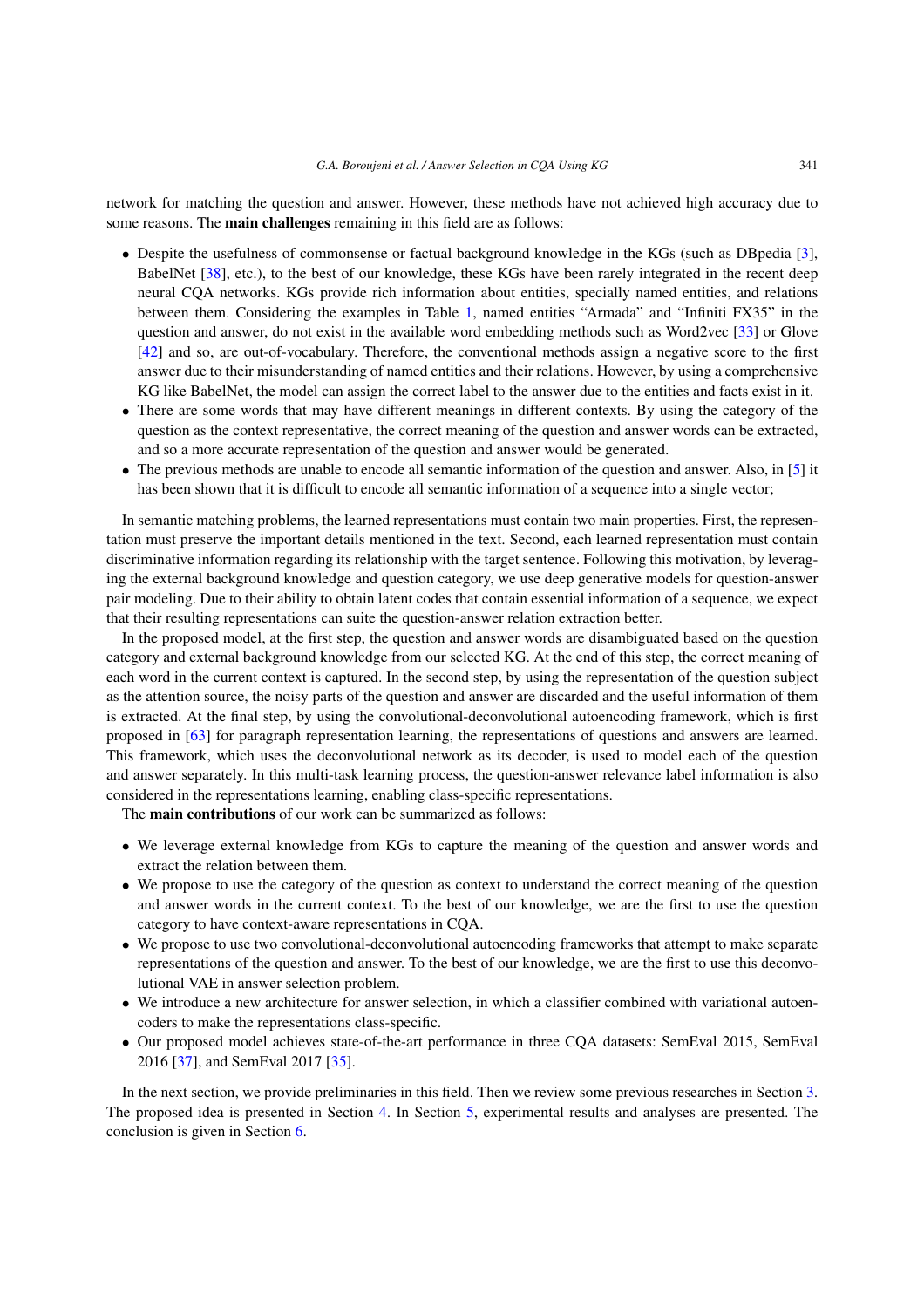## **2. Preliminaries**

#### *2.1. Latent-variable model for text processing*

The most common way to obtain sentence representations is to use sequence-to-sequence models, due to their ability to leverage information from unlabeled data [[21\]](#page-16-9). In these models, first an encoder encodes the input sentence *x* into a fixed-length vector *z*, and then the output sentence  $\tilde{x}$  is reconstructed from *z* through a decoder network. Specifically, in the autoencoder models, the encoder is a deterministic function and the output of the decoder is the reconstruction of the input sentence *x*. A problem with autoencoders for text is the deterministic nature of the encoder function, which results in poor model generalization. Variational autoencoders (VAEs) [[16\]](#page-15-2) provide a probabilistic manner for describing an observation in a latent space, instead of a vector.

In VAEs, the decoder network reconstructs the input conditioning on the samples from the latent code (via its posterior distribution). Given an observed sentence *x*, the VAE objective is to maximize the variational lower bound, as follows  $[16]$  $[16]$ :

<span id="page-3-1"></span>
$$
z \sim \text{Enc}(x) = q(z \mid x), \qquad \tilde{x} \sim \text{Dec}(z) = p(x \mid z)
$$
  
\n
$$
L_{VAE} = E_{q_{\emptyset}(z \mid x)} [\log p_{\theta}(x \mid z)] - D_{KL}(q_{\emptyset}(z \mid x) | p(z))
$$
  
\n
$$
= E_{q_{\emptyset}(z \mid x)} [\log p_{\theta}(x \mid z) + \log p(z) - \log q_{\emptyset}(z \mid x)]
$$
  
\n
$$
\leq \log \int p_{\theta}(x \mid z) p(z) dz = \log p_{\theta}(x)
$$
\n(2)

In Eq. (1), *q* and *p* are the encoder and decoder probabilistic functions, respectively. In Eq. [\(2](#page-3-1)), ∅ and *θ* are the encoder and decoder parameters, respectively. The lower bound  $L_{VAE}(\theta, \emptyset; x)$  is maximized with respect to these parameters.

#### *2.2. Challenges of VAEs for text*

Typically, the LSTM networks is used as the decoder in VAEs for text generation [[4\]](#page-15-3). However, due to the recurrent nature of LSTMs, the decoder tends to ignore the information of the latent variable. Providing the groundtruth words of the previous time steps during training process, prevents the learned sentence embeddings to have enough information about the input [[4\]](#page-15-3). To resolve this problem, we use a deconvolutional network as decoder shown to have the best performance among the other methods  $[61]$  $[61]$ . As said in  $[61]$ , deconvolutional networks are typically used in deep learning networks for up-sampling fix-length latent representations usually made by a convolutional network.

#### <span id="page-3-0"></span>**3. Related work**

#### *3.1. Applications of knowledge graphs*

In many NLP and ML applications, KGs are integrated in the models, e.g., sentiment analysis [[9,](#page-15-4)[30](#page-16-1)], recommender systems [\[7](#page-15-5),[65\]](#page-17-0), relation extraction [[62\]](#page-17-1), entity linking [[2\]](#page-15-6), and question answering (QA). For the QA problem, the authors in [\[25](#page-16-10)] use KG embeddings for answering the questions, especially simple questions. The work done in [\[52\]](#page-17-10) is also in the QA field which leverages relation phrase dictionaries and KG embeddings for answering the questions in natural language. In [\[32](#page-16-11)], a model is presented that uses KGs for question routing in CQA. In this model, topic representations with network structure are integrated into a unified KG question routing framework. The work done in [[27\]](#page-16-12) presents a survey on the representation, acquisition, and applications of KGs.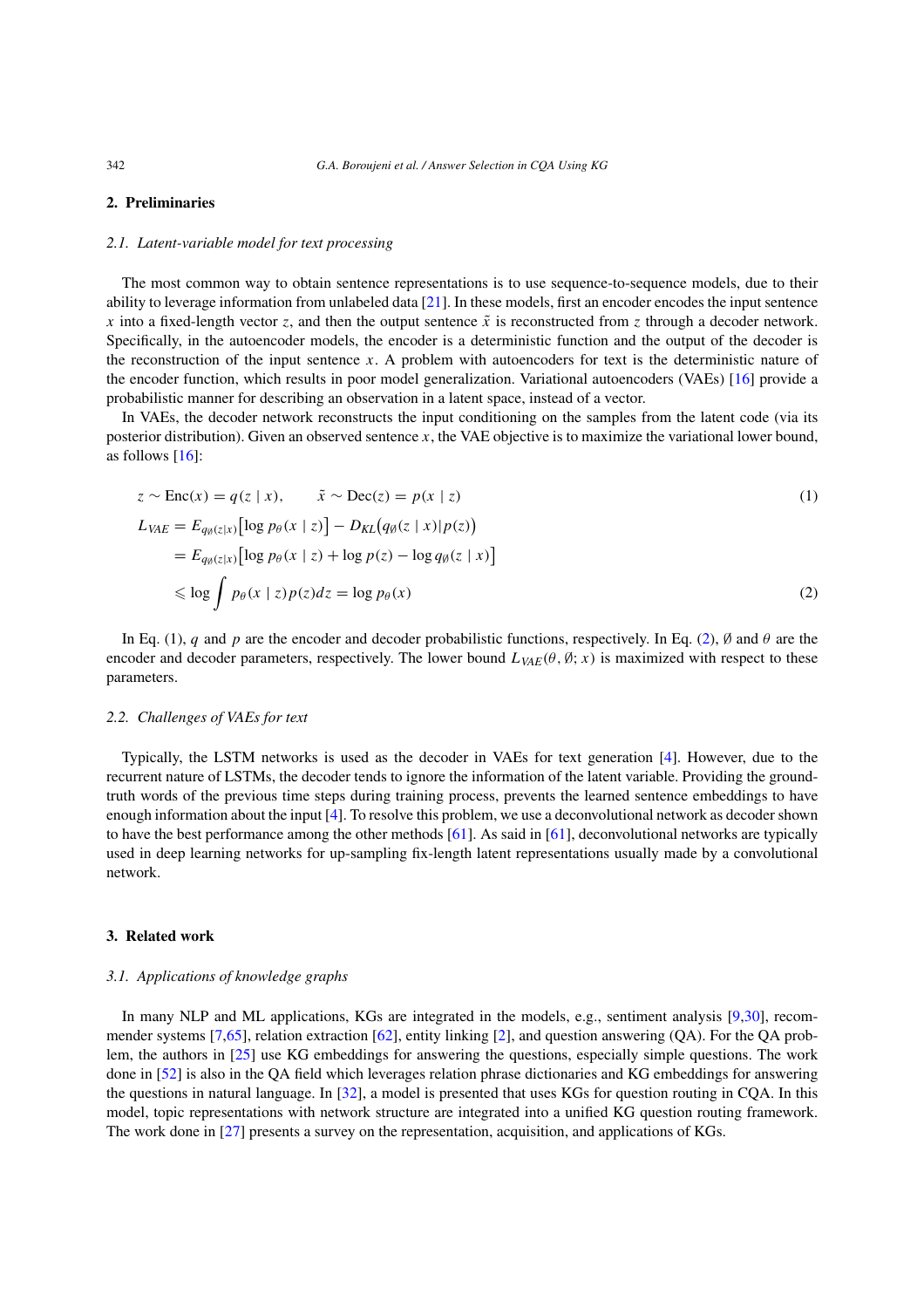| Summarization of previous community question answering approaches |                    |                                                                                                                                         |  |
|-------------------------------------------------------------------|--------------------|-----------------------------------------------------------------------------------------------------------------------------------------|--|
| Answer selection approaches                                       | References         | Methods                                                                                                                                 |  |
| Feature-based                                                     | $\lceil 13 \rceil$ | Used general tree matching methods based on tree edit distances                                                                         |  |
|                                                                   | $\lceil 22 \rceil$ | Used logistic together with a tree kernel function and extracted features to learn the associations<br>between the question/answer pair |  |
|                                                                   | [46]               | Used translation features, frequency features, and similarity features                                                                  |  |
|                                                                   | $\left[39\right]$  | Used two convolutional neural network (CNN) to capture the similarity between the question<br>and the answer                            |  |
| Deep learning                                                     | $\lceil 51 \rceil$ | Used Recurrent Neural Networks (RNNs) and LSTM based model                                                                              |  |
|                                                                   | [57, 66]           | Used CNNs for similarity matching and the label of previous and next answer for context<br>modeling through LSTM                        |  |
|                                                                   | $\left[54\right]$  | Used joint modeling of users, questions, and answers and also, attention mechanism for<br>modeling question-answer pair                 |  |
|                                                                   | [58]               | Used hierarchical attentional model and also, the knowledge from the knowledge base                                                     |  |
|                                                                   | $\lceil 31 \rceil$ | Integrates contextualized embeddings with the transformer encoder (CETE) for sentence<br>similarity modeling                            |  |

<span id="page-4-0"></span>Table 2

#### *3.2. Answer selection in CQA*

In the literature, the methods for answer classification can be roughly divided into two main groups: feature-based and deep learning methods.

Feature-based methods, with a long research history, employ a simple classifier with manually constructed features. In these methods, some textual and structural features are selected and a simple classifier such as support vector machine (SVM) or KNN is applied to them. The methods presented in [\[13](#page-15-7),[19](#page-15-8)[,22](#page-16-13),[24](#page-16-15)[,36,](#page-16-2)[40](#page-16-3),[45,](#page-17-14)[49](#page-17-15)], and [\[46\]](#page-17-11), are all in this category. Some of these papers along with their features are summarized in Table [2.](#page-4-0)

In 2015, SemEval organized a similar task to ours, titled "answer selection in community question answering". Thirteen teams participated in that challenge. The participants mainly focused on defining new features to capture the semantic similarity between the question and its answers. Word matching features, special component features, topic-modeling-based features, non-textual features, etc. are typical features used by the participants. This shared task was repeated by SemEval in 2016 and 2017 as SemEval 2016 task 3 and SemEval 2017 task 3. The best system in SemEval 2015/2016/2017 are the JAIST [\[48](#page-17-16)], KeLP [\[19](#page-15-8),[20\]](#page-16-16), and Beihang-MSRA [[18\]](#page-15-9).

In contrast to feature engineering methods, deep learning based methods learn features automatically by end-toend training, greatly reducing the needs of feature engineering. Some of these methods are summarized in Table [2](#page-4-0).

The model presented in [\[39](#page-16-4)] uses two convolutional neural networks (CNNs) to capture the similarity between the questions and answers, and based on it, label the answer. In [[47\]](#page-17-17), a convolutional sentence model is proposed to identify the answer content of a question. Wang and Nyberg [\[51](#page-17-7)] present a method that successfully employs recurrent neural networks (RNNs) for this task.

In addition to modeling the similarity of the answer and its question, context modeling is also considered in some recent studies. [\[57](#page-17-4)] and [\[66](#page-17-12)] propose models in which the labels of the previous and next answers are considered as context information. These methods outperform their counterparts which do not consider context information.

Attention is another method used for answer selection. Authors in [[56\]](#page-17-3) proposed an attentive deep neural network which employs attention mechanism besides CNN and LSTM networks for answer selection in COA. In [\[55](#page-17-18)], a network called Question Condensing is proposed. In this method, which is based on the question's subject-body relationship, the question's subject is considered as the main part and the question's body is aggregated with it based on their similarity and disparity. Joint modeling of users, questions, and answers is proposed in [\[54](#page-17-2)], in which a hybrid attention mechanism is used to model question-answer pairs. User information is also considered in answer classification in this model. In [\[59](#page-17-5)], an advanced deep neural network is proposed that leverages text categorization to improve the performance of question-answer relevance classification. Also, external knowledge is used to capture important entities in questions and answers. A hierarchical attentional model named KHAAS is proposed in [\[58](#page-17-13)] for answer selection in CQA.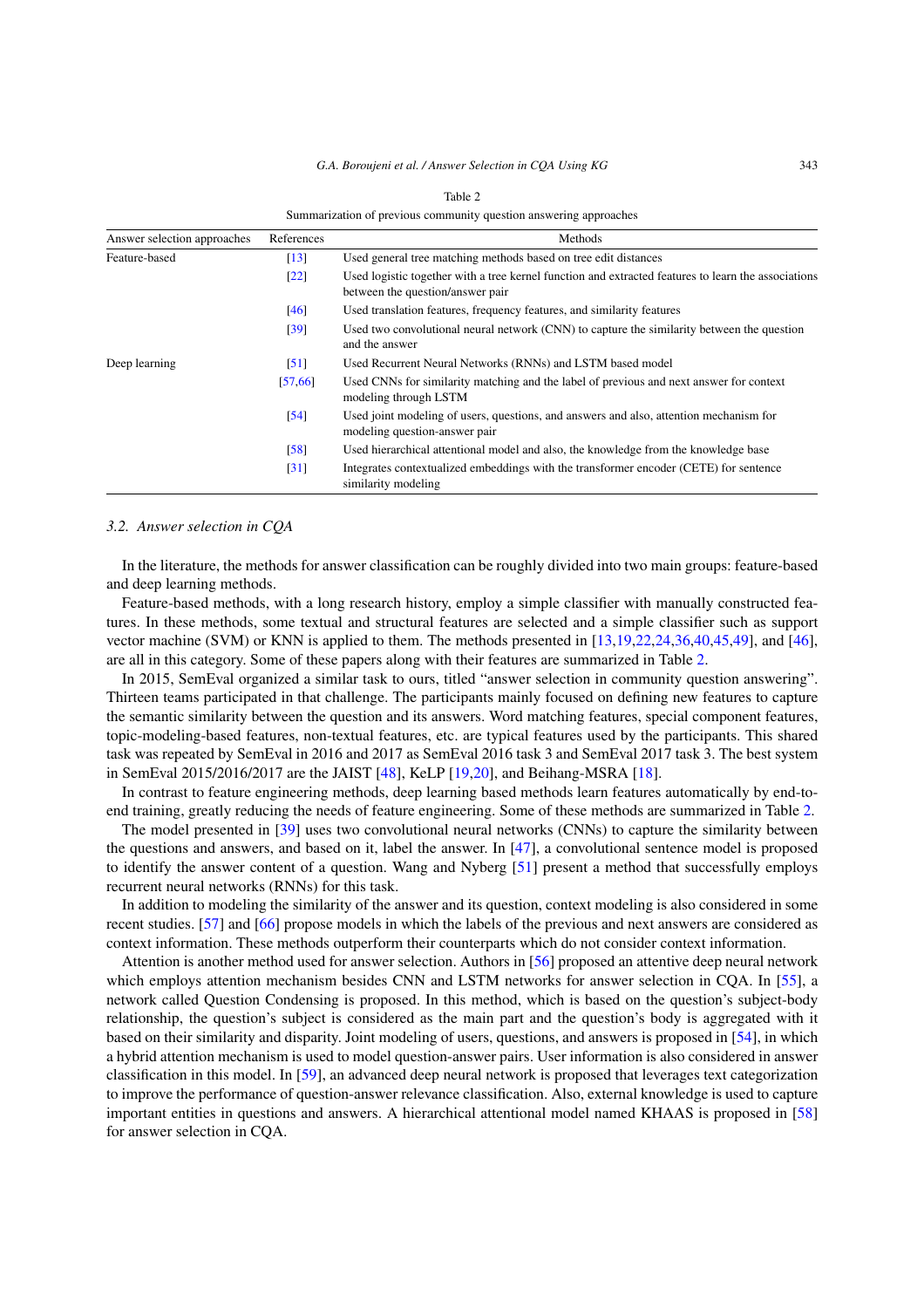Recently, various attention models based on the Transformer architecture are proposed for learning sentence representation [[50\]](#page-17-19). Also, some models are introduced with Transformer network as their encoders or decoders [[8](#page-15-10)[,41](#page-16-17)]. BERT [[15\]](#page-15-11) and RoBERTA [\[1](#page-15-12)] as contextualized word embeddings are widely used nowadays. BERT outperformed the previous state-of-the-art results significantly, for question answering in the Stanford question answering dataset (SQuAD) by fine-tuning the pre-trained model [\[31](#page-16-14)]. In [\[53](#page-17-20)], authors propose the gated self-attention network along with transfer learning from a large-scale online corpus, and provide improvements in the TREC-QA [[43\]](#page-16-18) and WikiQA [\[60](#page-17-21)] datasets for the answer selection task. In [[31\]](#page-16-14), a model is presented with the Transformer encoder (CETE) for sentence similarity modeling. In this paper, by utilizing contextualized embeddings (BERT, ELMo, and RoBERTA [\[1](#page-15-12)]), two different approaches, namely, feature-based and fine-tuning-based, are presented. CETE model has achieved state-of-the-art performance in answer selection task in CQA and is our main baseline.

There are still some limitations in the aforementioned methods that make the answer selection in CQA a **challenge**. In feature engineering methods, the main problem is that extracting informative features is tedious and timeconsuming. Also, they do not achieve high performance in most of the time. In the deep learning methods, the representations of the question-answer pair are learned independently which results in insufficient exploitation of the semantic correlation between them. Also, none of the existing methods have considered the question category as context information in question-answer representation. Furthermore, sometimes the named entities in the questions and answers are disregarded when learning the representations because they do not exist in the word embedding methods such as Glove or Word2vec.

Different from the aforementioned studies, in our proposed model, we **contribute** to use external background knowledge from KGs to capture the meaning of the question and answer words and the relation between them. We also consider the context in the representation which leads to having a more accurate representation and so better performance. Furthermore, we **contribute** to learning the joint representations of question-answer pair. This allows us to find compact representations of them in the latent space which benefits the semantic matching between question-answer sentences.

#### <span id="page-5-0"></span>**4. Proposed method**

The main principle of this paper is to address the question-answer relevance classification in CQA by using KGs. In our proposed model, depicted in Fig. [1](#page-6-0), at the first step, the words in the question and the answer are disambiguated using WSD and leveraging external knowledge from a KG. By using the KG, the entities (especially named-entities) and the relations between them are captured. As we know, noisy information exists in the questions and answers, so in the next step, we employ an attention mechanism to extract the important information. Finally, to infer the label of question-answer relevance, we propose a classifier in a multi-task learning process with two separate VAEs for the question and answer. These VAEs help learning the class-specific representation.

Next, we elaborate on three key components of the model in more details: initial representation, attention, and multi-task learning. The main notations used in Fig. [1](#page-6-0) are summarized in Table [3](#page-6-1) for clarity.

## *4.1. Initial representations*

Some words may have different meanings in different contexts. Static word embedding methods, such as word2vec or Glove, do not address this issue and may lead to incorrect sentence representations. Furthermore, there are sometimes named entities in sentences not defined in the common word embedding vocabularies (such as "Armada" and "Infiniti FX35" in Table [1](#page-1-0)) and so, they are ignored in sentence representations. Considering these two problems, we propose to disambiguate each word of the question subject, question body, and answer body by leveraging KG. We also use the question category, as the context representative. In this disambiguation procedure, the meaning of each disambiguated word (including named entities) is captured through KG, and the relation between them is extracted. We use Babelfy, a unified graph-based approach to entity linking (EL) and word sense disambiguation (WSD) [\[34\]](#page-16-19), for disambiguating the question and answer.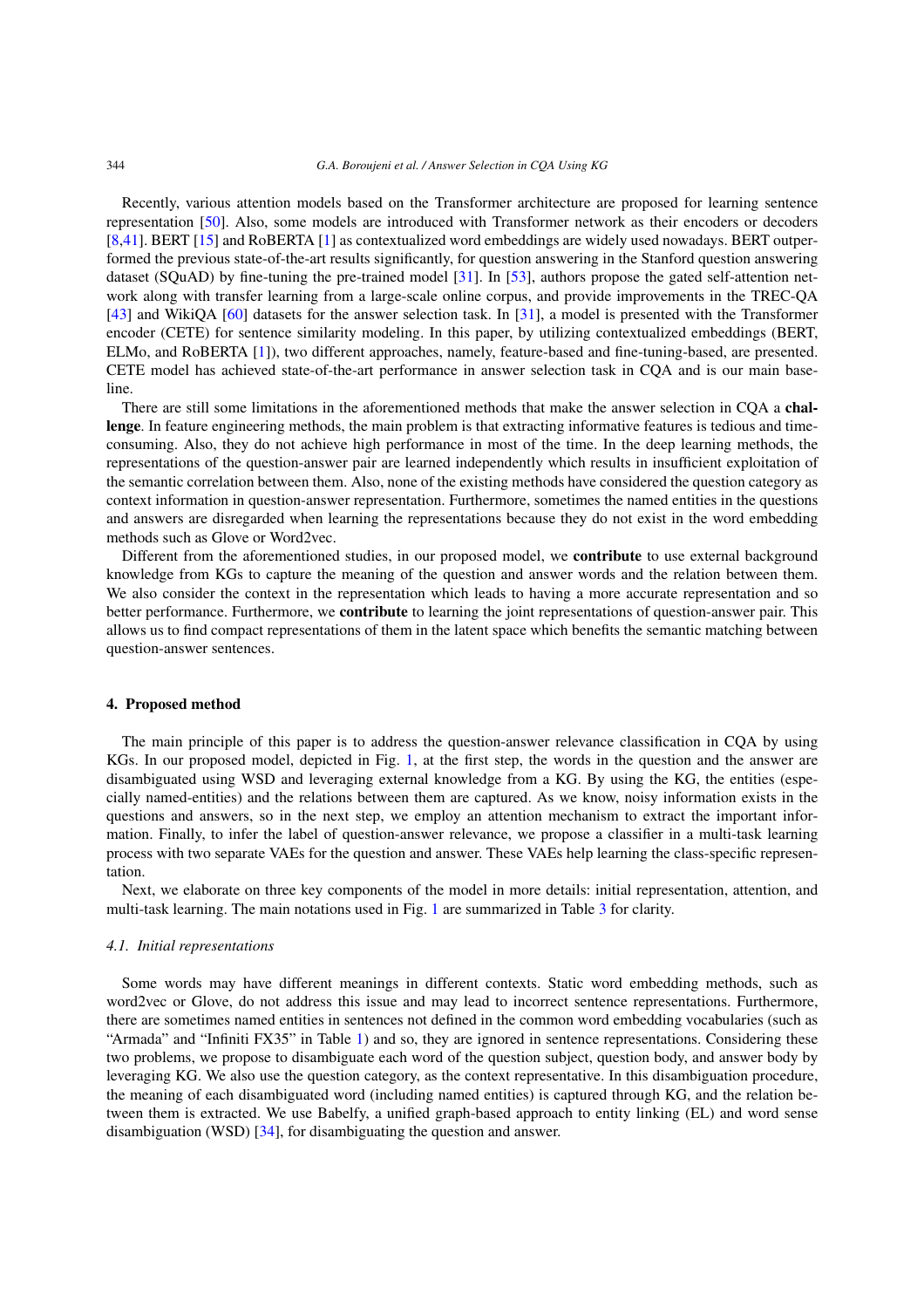

<span id="page-6-0"></span>Fig. 1. Proposed model architecture. The inputs to this architecture are question's category, question's subject, question's body, answer's body and also, the KG. The output is question-answer relevance label.

<span id="page-6-1"></span>

| Table 3              |                                                        |  |  |
|----------------------|--------------------------------------------------------|--|--|
| <b>Notation</b> list |                                                        |  |  |
| Notation             | Description                                            |  |  |
| $O^{cat}$            | Question category                                      |  |  |
| $Q^{sub}$            | Question subject                                       |  |  |
| $Q^{body}$           | Question body, containing the details of the question  |  |  |
| A <sup>body</sup>    | Answer body, containing the details of the answer      |  |  |
| sub <sup>init</sup>  | Initial representation of the question subject         |  |  |
| $Q^{init}$           | Initial representation of the question                 |  |  |
| $A^{init}$           | Initial representation of the answer                   |  |  |
| $O^{rep}$            | Attentional representation of the question and subject |  |  |
| $A^{rep}$            | Attentional representation of the answer and subject   |  |  |
| $Z_a$                | The sampled latent feature vector of answer            |  |  |
| $Z_a$                | The sampled latent feature vector of question          |  |  |
| y                    | Question-answer relevance label                        |  |  |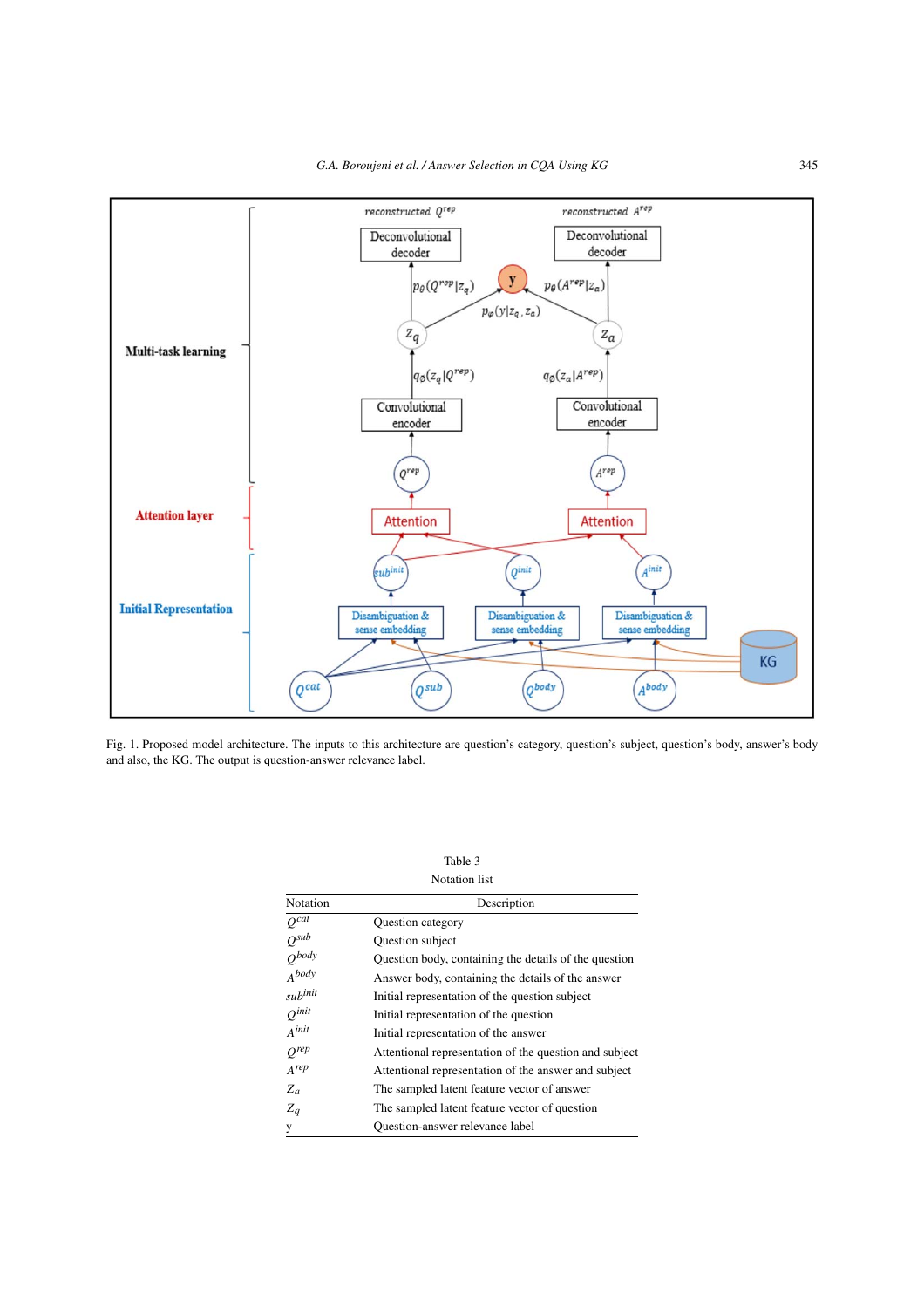The Babelfy algorithm is a KG based model that requires the availability of a semantic network, such as BabelNet, which encodes structural and lexical information. In this semantic network, each vertex is an entity. The Babelfy algorithm has three main steps. At first, given a lexicalized semantic network, it assigns each vertex a semantic signature, i.e., a set of related vertices. For the relatedness notion in this step, the global structure of the semantic network is exploited and a more precise and higher coverage measure of relatedness is obtained. To address this issue, a structural weighting of the network's edge is provided. Then for each vertex, a set of related vertices is created by using random walks with restart. In the second step, for a given text, by applying part-of-speech tagging and identifying all the textual fragments, it lists all possible meanings of the extracted fragments. Finally, by creating a graph-based semantic interpretation of the whole text and using a previously-computed semantic signature, it selects the best candidate meaning for each fragment [[34\]](#page-16-19).

Based on this process, it can be said that Babelfy uses the context of a word to disambiguate it in a text. In our proposed method, to consider the question category as the contextual information, we simply concatenate it to the question subject, question body, and answer body. The concatenation of these three parts is considered as the input text.

To apply Babelfy to our problem, at its first step, we use BabelNet, the largest multilingual KG [\[38](#page-16-0)], as our lexicalized semantic network in the disambiguation procedure. The BabelNet, which contains both concepts and named entities as its vertices, is obtained from the automatic seamless integration of Wikipedia<sup>2</sup> and WordNet [[11\]](#page-15-13). Then, independently of the input texts which are the question category, question subject, question body, and the answer body, we assign each vertex of the BabelNet a set of related vertices as its semantic signature. As said before, for the relatedness notion in this step, the global structure of the semantic network is exploited and a more precise and higher coverage measure of relatedness is obtained. This is done by using a structural weighting of the network's edge and after that, applying random walks with restart method. At the second step, given the input texts, all the textual fragments of them are identified, and at the final step, each fragment is disambiguated.

After disambiguating and capturing the correct sense in the current context from KG, we represent it using NASARI [\[6](#page-15-14)]. NASARI is a multilingual vector representation of word senses with high coverage, including both concepts and named entities [\[6](#page-15-14)]. More specifically, NASARI combines the structural knowledge from semantic networks with the statistical information derived from text corpora. This makes it possible to have an effective representation of millions of BabelNet synsets. The output of this step is the initial representation of the question subject, question body, and answer denoted as *subinit*, *Qinit*, and *Ainit*, respectively, in Fig. [1.](#page-6-0)

#### *4.2. Attention layer*

The problem of redundancy and noise is prevalent in CQA [\[29\]](#page-16-20). On the other hand, the question subject summarizes the main points of the question and so can be used to extract useful information from the question and answer.

In order to reduce the impact of redundancy and noise, we use the representation of the question subject, *subinit* in Fig. [1,](#page-6-0) as the attention source to capture the important and useful information of the question and answer. *Qrep* and *Arep* are the outputs, which are the attentional representations of the question and answer, respectively. By defining  $w_i^q$  and  $w_i^q$  as the *i*-th word of the question and answer, respectively,  $Q^{rep}$  and  $A^{rep}$  are computed as follow:

$$
\alpha_i^q = \frac{\exp(\rho([w_i^q; sub^{init}]))}{\sum_{j=1}^m \exp(\rho([w_j^q; sub^{init}]))}
$$
\n(3)

$$
Q^{rep} = \sum_{i=1}^{m} \alpha_i^q w_i^q \tag{4}
$$

<span id="page-7-0"></span>2[www.wikipedia.org](http://www.wikipedia.org)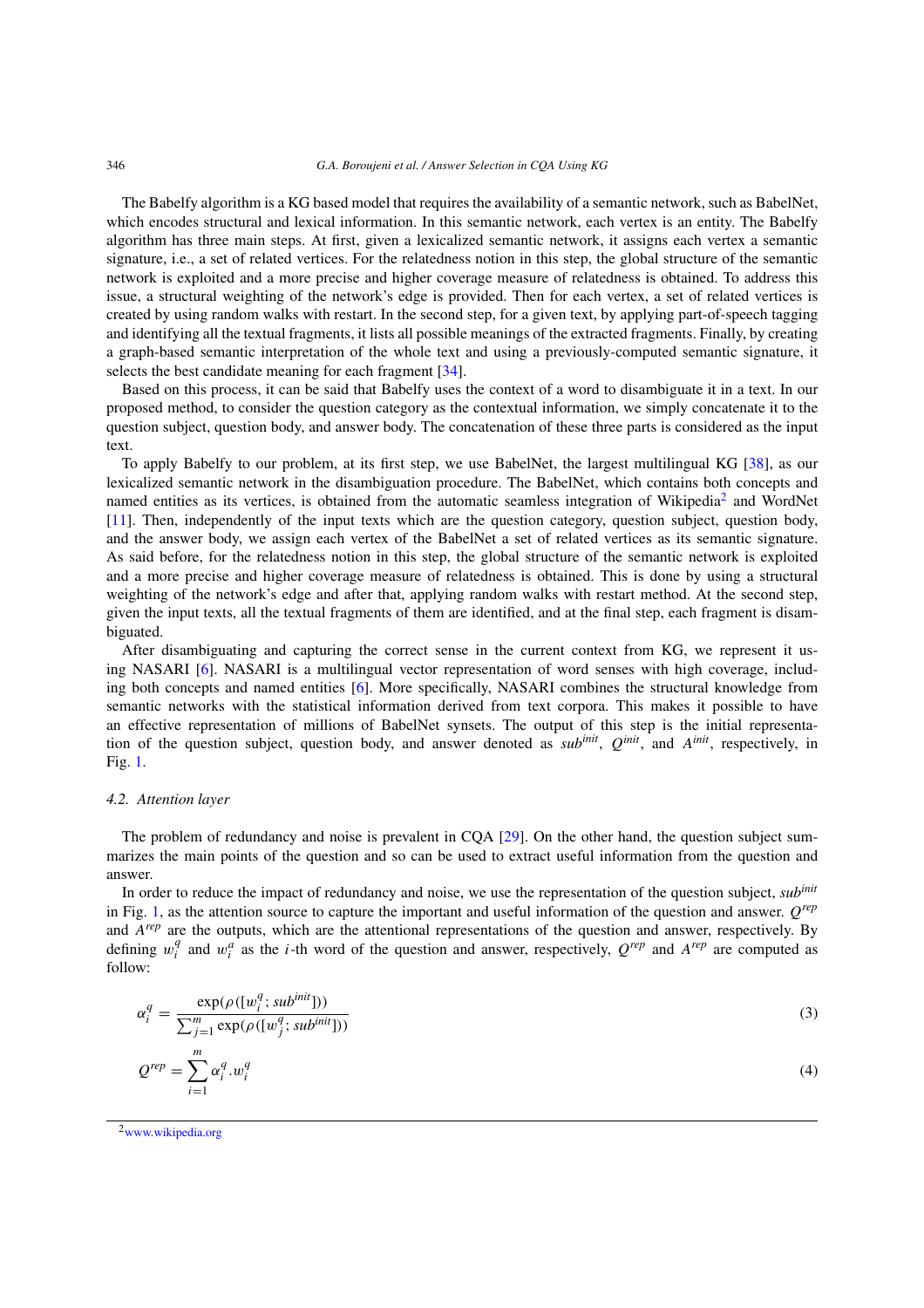$$
\alpha_i^a = \frac{\exp(\rho([w_i^a; sub^{init}]))}{\sum_{j=1}^l \exp(\rho([w_j^a; sub^{init}]))}
$$
\n(5)

$$
A^{rep} = \sum_{i=1}^{l} \alpha_i^a w_i^a \tag{6}
$$

Where  $\alpha_i^q$  and  $\alpha_i^a$  indicates the importance of *i*-th word in the question and answer, respectively. Also, *m* is the length of question and *l* is the length of answer. *ρ* is the attention function and is computed as follow:

$$
\rho([x; y]) = U_d^T \tanh(W_d[x; y]) \tag{7}
$$

Where  $U_d$  and  $W_d$  are projection parameters to be learned.

## *4.3. Multi-task learning*

The multi-task learning module in Fig. [1](#page-6-0) is based on Siamese architecture [\[14](#page-15-15)]. Siamese neural architecture first appeared in vision (face recognition [\[10](#page-15-16)]). It has recently been extensively studied to learn representations of sentences and to predict similarity or entailment relation between sentence pairs as an end-to-end differentiable task [[12](#page-15-17)[,23](#page-16-21),[26](#page-16-22)[,44](#page-16-23)].

Our model consists of deconvolutional-based twin networks. This proposed model is used for question-answer relevance extraction by employing the discriminative information encoded by the encoder network.

As shown in Fig. [1,](#page-6-0) *Qrep* and *Arep*, the question and answer representations, are fed into separate VAEs. The encoder, i.e., a convolutional network, starting encodes the representation to the latent code *z*. Then the decoder, i.e., a deconvolutional network, starting by the latent code z, tries to arrive at the initial representation. These two VAEs are trained with shared weights.

To infer the label of the question-answer relevance, two latent features are sampled from the inference network, as *zq* and *za*, and after concatenation, are fed into a classifier in a multi-task learning process with the two VAEs. The classifier is an MLP network. It generates the probability for each label ("good", "bad", and "potentially useful"), to model the conditional distribution  $p_{\varphi}(y \mid z_q, z_a)$  with parameters  $\varphi$ .

To balance between maximizing the variational lower bound and minimizing the classifier loss, the model training objective is defined as follow:

$$
L^{labeled} = \alpha L_{\text{classify}}(\varphi; z_a, z_q, y) - L_{\text{VAE}}(\theta, \emptyset; a) - L_{\text{VAE}}(\theta, \emptyset; q)
$$
\n
$$
(8)
$$

Here, *α* is an annealing parameter between 0 to 1 (treated as a hyper-parameter), balancing the importance of the classifier loss.  $\varphi$  represents the classifier parameters. By changing the value of  $\alpha$ , the learned latent variable can gradually focus only on retraining those features useful for answer classification.

#### <span id="page-8-0"></span>**5. Experimental results and analysis**

In this section, we demonstrate the implementation details and analysis of our proposed framework and the comparison of experimental results.

#### *5.1. Data*

We conduct experiments on three widely used CQA datasets, SemEval-2015 Task  $3<sup>3</sup>$  [[36\]](#page-16-2), SemEval-2016 Task  $3<sup>4</sup>$  $3<sup>4</sup>$  $3<sup>4</sup>$ [[37\]](#page-16-7), and SemEval-2017 Task  $3^5$  $3^5$  [\[35\]](#page-16-8), which contain real data from the QatarLiving forum. This forum is organized

<span id="page-8-1"></span><sup>3</sup><http://alt.qcri.org/semeval2015/task3/index.php?id=data-and-tools>

<span id="page-8-2"></span><sup>4</sup><https://alt.qcri.org/semeval2016/task3/index.php?id=data-and-tools>

<span id="page-8-3"></span><sup>5</sup><http://alt.qcri.org/semeval2017/task3/index.php?id=data-and-tools>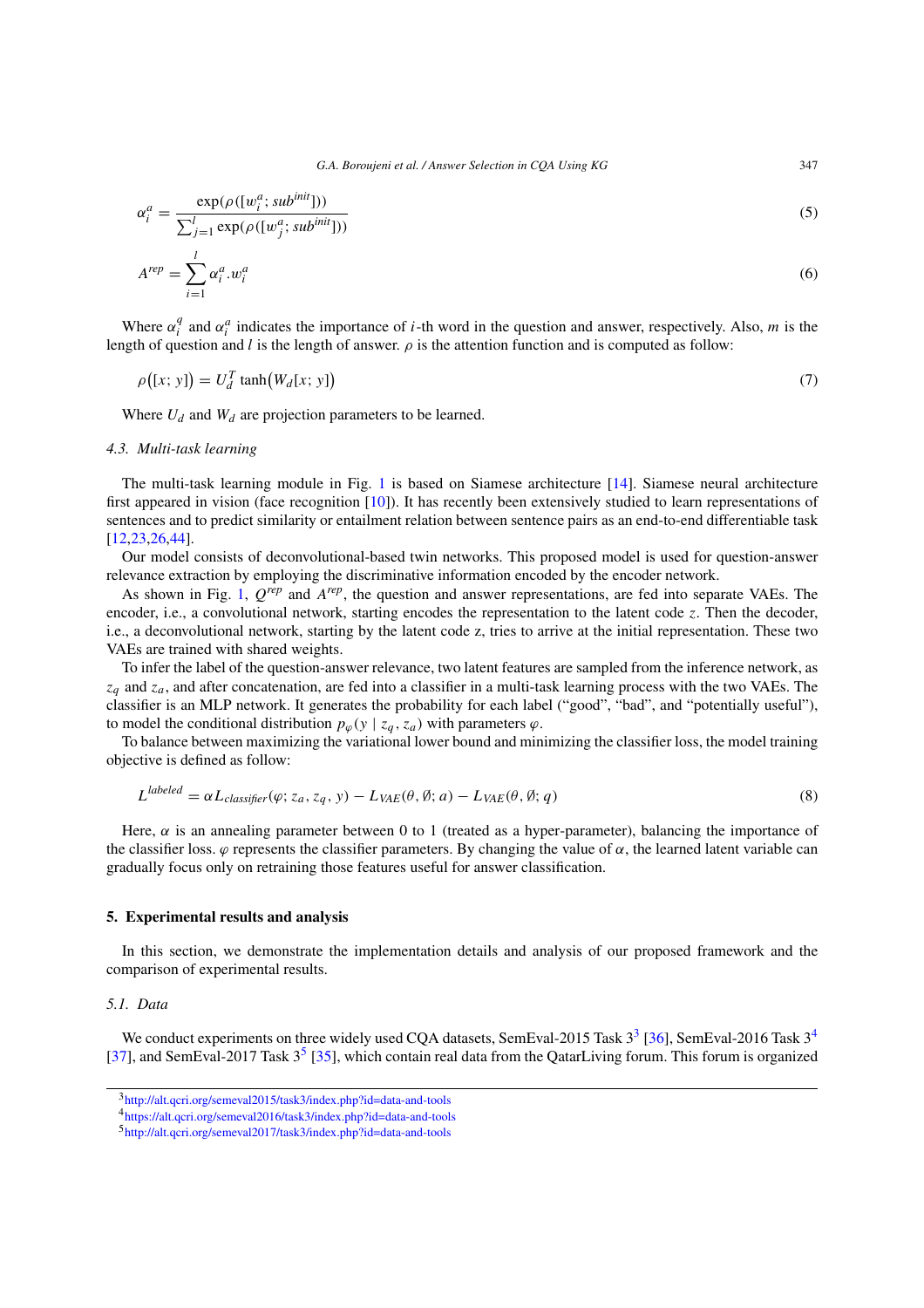| <b>Statistics</b> |       | Number of questions | Number of answers |
|-------------------|-------|---------------------|-------------------|
| SemEval 2015      | Train | 2600                | 16541             |
|                   | Dev   | 300                 | 1654              |
|                   | Test  | 329                 | 1976              |
| SemEval 2016      | Train | 4879                | 36198             |
|                   | Dev   | 244                 | 2440              |
|                   | Test  | 327                 | 3270              |
| SemEval 2017      | Train | 4879                | 36198             |
|                   | Dev   | 244                 | 2440              |
|                   | Test  | 293                 | 2930              |

<span id="page-9-0"></span>

| Table 4                                             |  |
|-----------------------------------------------------|--|
| Statistics of SemEval 2015, 2016, and 2017 datasets |  |

as a set of independent question-comment threads. Table [4](#page-9-0) shows the statistics of these three datasets. For SemEval-2017 dataset, the training set is exactly the same as SemEval-2016, but the test set does not contains the "Potentially Useful" class.

Each question in the datasets consists of a short title or subject and a detailed description or body. Questions are followed by a list of comments (or answers), each of which is classified in one of three categories: "Definitely Relevant" (Good), "Potentially Useful" (Potential), or "Bad" (bad, dialog, non-English, other). "Good" label indicates that the answer is relevant to the question and answers it, even though it might be a wrong answer. "Potential" indicates that the answer contain potentially useful information about the question, and "Bad" indicates that the answer is irrelevant or useless. Besides three-class classification experiments, we also conducted experiments for two-class classification. Similar to the previous work, for two-class classification, we merge "Potentially Useful" and "Bad" labels to one label, "Bad", in our experiments.

## *5.2. Baselines*

In the experiments, we compare our proposed method with several baselines:

- **JAIST** [\[48](#page-17-16)]: this method, which had the best performance in SemEval-2015, investigates various features. SVM classifier is then used to predict the question-answer relation.
- KeLP [\[19](#page-15-8)]: It uses three kinds of features, including linguistic similarities between texts, syntactic trees, and task-specific information. This model was the winner of the SemEval-2016 and SemEval-2017 Task 3.
- **CNN** [[28\]](#page-16-24)**:** this model is a basic Siamese model with CNNs as encoder.
- **BiLSTM-attention** [\[64](#page-17-6)]: A biLSTM network for building the embeddings of question and answer followed by an attention mechanism are used to learn the question and answer representations.
- **CNN-**LSTM**-CRF** [[57\]](#page-17-4): This model is a hierarchical architecture combining CNN, biLSTM, and CRF to model the context information, including content correlation and label dependency.
- **RCNN** [\[66](#page-17-12)]: In this model, a CNN is used to capture the semantic matching between the question and answer and an RNN is used for capturing the semantic correlations embedded in the sequence of answers.
- **Question Condensing** [\[55](#page-17-18)]: In this model, the question subject is considered as the main source and the information in the question body is aggregated based on that.
- **MKMIA-CQA** [\[59](#page-17-5)]: This model is a multi-task network that uses interactive attention and external knowledge to classify the answer in CQA. The knowledge base used in this model is a subset of Freebase<sup>6</sup> (FB5M3).
- <span id="page-9-1"></span>• **KHAAS** [\[58\]](#page-17-13): This model is a hierarchical attentional model that exploits the knowledge in the knowledge base for answer selection in CQA. The knowledge base used in this model is Freebase for the English dataset.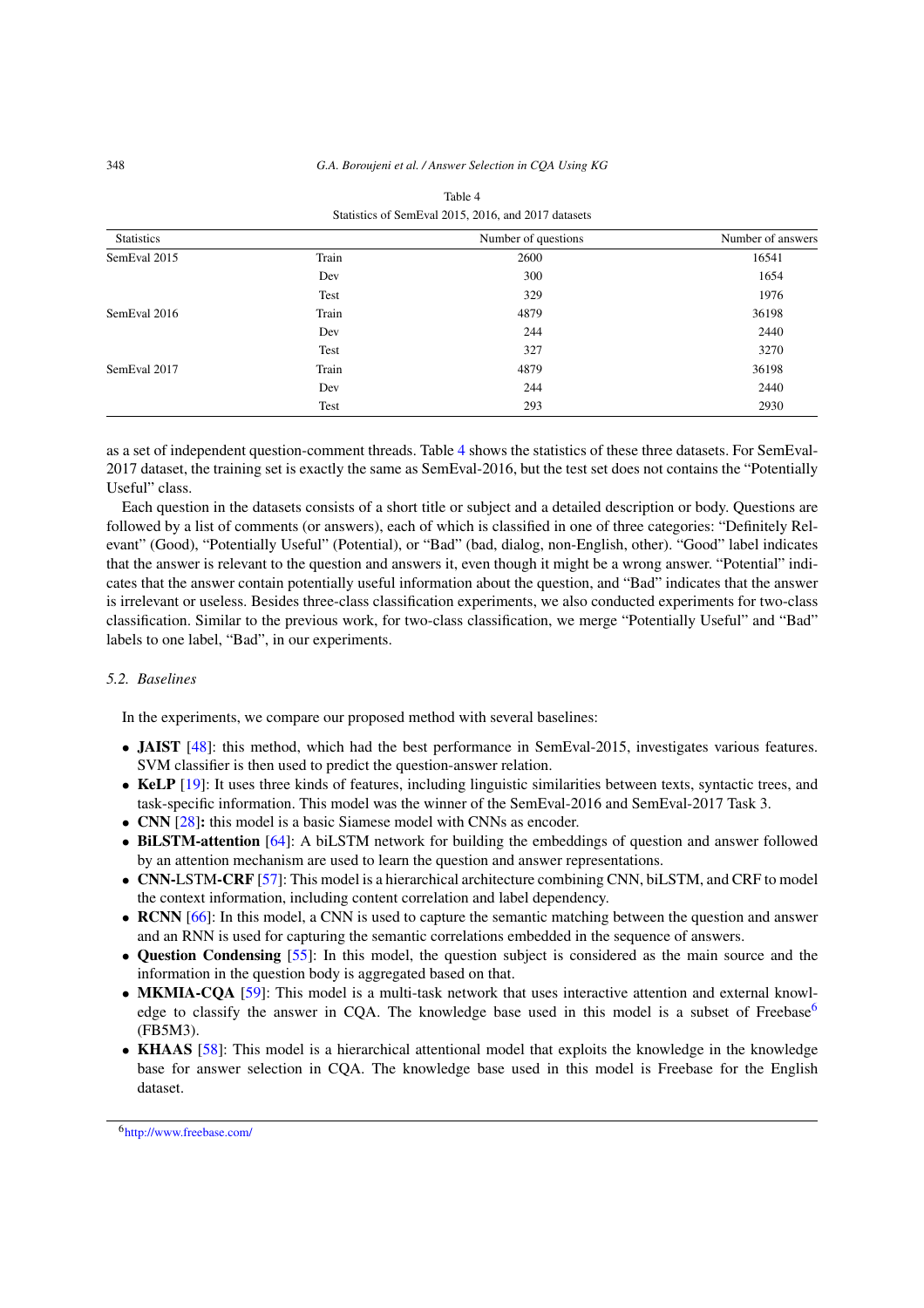- **UIA-LSTM-CNN** [\[54\]](#page-17-2): This model calculates inter and intra sentence attentions between questions and answers. It also exploits the user information.
- **CETE** [[31\]](#page-16-14): In this model, contextualized word embeddings with the transformer encoder are utilized for sentence similarity modeling in answer selection in CQA.

#### *5.3. Implementation details*

As mentioned before, we use BabelNet as our KG, which contains both concepts and named entities. Then NASARI is used for capturing the embedding of each disambiguated word (sense). The max length is set to 50 and the vocab size is set to 5000. For the training procedure, we use a convolutional encoder with three layers followed by a deconvolutional encoder with the same number of layers. We try these hidden sizes: 100, 300, and 500. The weight parameters are randomly sampled from a uniform distribution *U (*−0*.*01*,* 0*.*01*)*, and the bias parameters are set to zero. The batch size is set to 128.

The model is trained using RMSProp optimizer [[17\]](#page-15-18). Dropout is employed on the latent variable layer with the dropout rate of 0.5.

# *5.4. Quantitative evaluation*

For the answer selection task, the standard metrics used in previous work for benchmarking are macro-averaged F1 and Mean Average Precision (MAP). We measure the performance using these metrics on three datasets: SemEval 2015, SemEval 2016, and SemEval 2017.

Table [5](#page-10-0), Table [6,](#page-11-0) and Table [7](#page-11-1) show the performance comparison of our proposed model with other baselines for three-class classification, on SemEval 2015, SemEval 2016, and SemEval 2017, respectively. It should be noted that in three-class classification, for the baselines in which their results are reported for two-class classification, we modified their source code for three-class classification (KeLP [\[19](#page-15-8)], Question Condensing [[55\]](#page-17-18), MKMIA-CQA [[59\]](#page-17-5), KHAAS [\[58\]](#page-17-13), UIA-LSTM-CNN [\[54\]](#page-17-2), and CETE [\[31](#page-16-14)]). Also, CNN [\[28](#page-16-24)] and BiLSTM-attention [\[64](#page-17-6)] models, which their original implementations are for datasets other than ours, were re-implemented for SemEval datasets. Table [8,](#page-11-2) Table [9](#page-12-0), and Table [10](#page-12-1) are for two-class classification results.

As it is obvious in Table [5,](#page-10-0) Table [6,](#page-11-0) and Table [7](#page-11-1), for three-class classification, our proposed model outperforms other baselines. It beats the state-of-the-art method, CETE, in F1 by about 6%, 4% and 3% for SemEval 2015, 2016, and 2017. Similarly, it outperforms the MAP results of the CETE in all three datasets. The p-values for these differences are less than 0.05, indicating that the improvements are statistically significant. It should be noted that considering the "potentially useful" label as a separate class, instead of merging it with the "bad" class and having

| Quantitative evaluation results on Schillval 2015 for time crass classification |                            |                            |  |
|---------------------------------------------------------------------------------|----------------------------|----------------------------|--|
| Method                                                                          | F1 score                   | <b>MAP</b>                 |  |
| <b>JAIST</b>                                                                    | 57.19                      | 66.23                      |  |
| KeLP                                                                            | 59.71                      | 68.42                      |  |
| <b>CNN</b>                                                                      | 54.42                      | 64.09                      |  |
| <b>BiLSTM-attention</b>                                                         | 58.63                      | 67.86                      |  |
| <b>CNN-LSTM-CRF</b>                                                             | 58.96                      | 68.03                      |  |
| <b>RCNN</b>                                                                     | 58.77                      | 69.15                      |  |
| <b>Question Condensing</b>                                                      | 60.63                      | 71.45                      |  |
| <b>MKMIA-COA</b>                                                                | 61.93                      | 72.07                      |  |
| <b>KHAAS</b>                                                                    | 57.81                      | 69.74                      |  |
| <b>UIA-LSTM-CNN</b>                                                             | 61.37                      | 69.89                      |  |
| <b>CETE</b>                                                                     | 69.08                      | 78.63                      |  |
| <b>Proposed model</b>                                                           | 74.91* (p-value = $0.03$ ) | 85.41* (p-value = $0.02$ ) |  |

<span id="page-10-0"></span>

| Table 5                                                                        |
|--------------------------------------------------------------------------------|
| Quantitative evaluation results on SemEval 2015 for three-class classification |

∗Numbers mean that improvement from our model is statistically significant over the baseline methods (t-test, p-value *<* 0.05).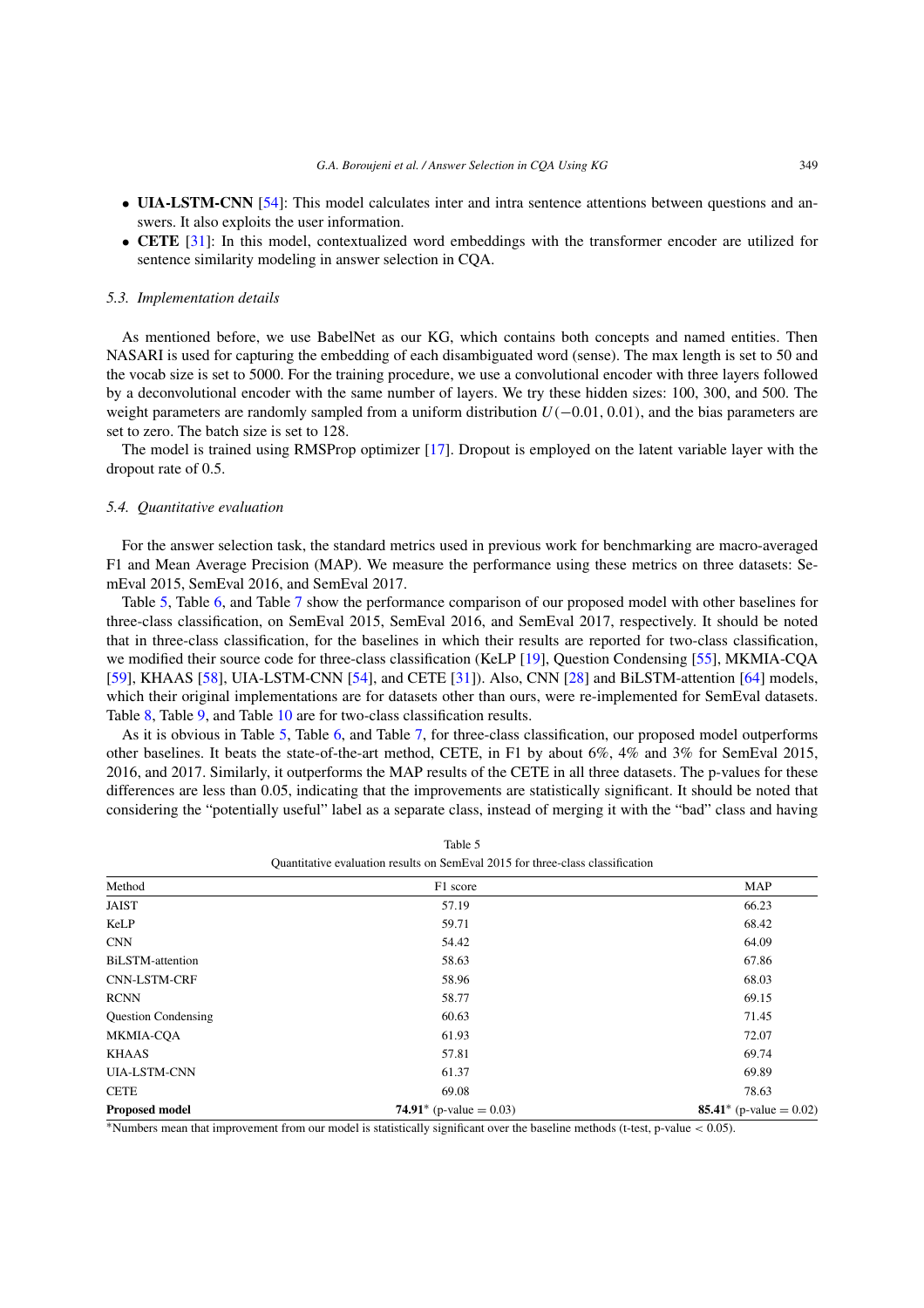| Method                     | F1 score                   | <b>MAP</b>                 |
|----------------------------|----------------------------|----------------------------|
| <b>JAIST</b>               | 46.65                      | 57.89                      |
| KeLP                       | 44.67                      | 54.38                      |
| <b>CNN</b>                 | 43.57                      | 55.21                      |
| BiLSTM-attention           | 49.28                      | 60.08                      |
| <b>CNN-LSTM-CRF</b>        | 50.08                      | 61.57                      |
| <b>RCNN</b>                | 49.82                      | 61.98                      |
| <b>Question Condensing</b> | 52.47                      | 61.49                      |
| <b>MKMIA-CQA</b>           | 56.68                      | 64.25                      |
| <b>KHAAS</b>               | 53.06                      | 61.05                      |
| <b>UIA-LSTM-CNN</b>        | 56.87                      | 64.17                      |
| <b>CETE</b>                | 65.39                      | 72.32                      |
| <b>Proposed model</b>      | 68.79* (p-value = $0.04$ ) | 77.48* (p-value = $0.03$ ) |

## <span id="page-11-0"></span>Table 6 Quantitative evaluation results on SemEval 2016 for three-class classification

∗Numbers mean that improvement from our model is statistically significant over the baseline methods (t-test, p-value *<* 0.05).

Table 7

<span id="page-11-1"></span>Quantitative evaluation results on SemEval 2017 for three-class classification

| Method                     | F1 score                   | <b>MAP</b>                 |
|----------------------------|----------------------------|----------------------------|
| <b>JAIST</b>               | 48.51                      | 58.89                      |
| KeLP                       | 49.83                      | 60.24                      |
| <b>CNN</b>                 | 50.02                      | 61.97                      |
| BiLSTM-attention           | 52.97                      | 63.09                      |
| <b>CNN-LSTM-CRF</b>        | 56.32                      | 68.47                      |
| <b>RCNN</b>                | 55.84                      | 68.54                      |
| <b>Question Condensing</b> | 58.72                      | 70.18                      |
| <b>MKMIA-COA</b>           | 59.91                      | 70.57                      |
| <b>KHAAS</b>               | 56.06                      | 68.16                      |
| <b>UIA-LSTM-CNN</b>        | 59.24                      | 70.74                      |
| <b>CETE</b>                | 68.12                      | 79.07                      |
| <b>Proposed model</b>      | 70.43* (p-value = $0.04$ ) | 81.83* (p-value = $0.04$ ) |

∗Numbers mean that improvement from our model is statistically significant over the baseline methods (t-test, p-value *<* 0.05).

Table 8

<span id="page-11-2"></span>

| Method                     | F1 score                        | <b>MAP</b> |
|----------------------------|---------------------------------|------------|
| <b>JAIST</b>               | 78.96                           | 86.2       |
| KeLP                       | 80.73                           | 89.43      |
| <b>CNN</b>                 | 76.92                           | 84.24      |
| BiLSTM-attention           | 79.09                           | 85.56      |
| <b>CNN-LSTM-CRF</b>        | 81.33                           | 89.91      |
| <b>RCNN</b>                | 81.52                           | 87.47      |
| <b>Question Condensing</b> | 83.91                           | 90.1       |
| MKMIA-COA                  | 84.85                           | 91.01      |
| <b>KHAAS</b>               | 81.85                           | 88.76      |
| <b>UIA-LSTM-CNN</b>        | 85.37                           | 90.45      |
| <b>CETE</b>                | 86.34                           | 94.7       |
| <b>Proposed method</b>     | <b>88.45</b> * (p-value = 0.04) | 95.63      |

∗Numbers mean that improvement from our model is statistically significant over the baseline methods (t-test, p-value *<* 0.05).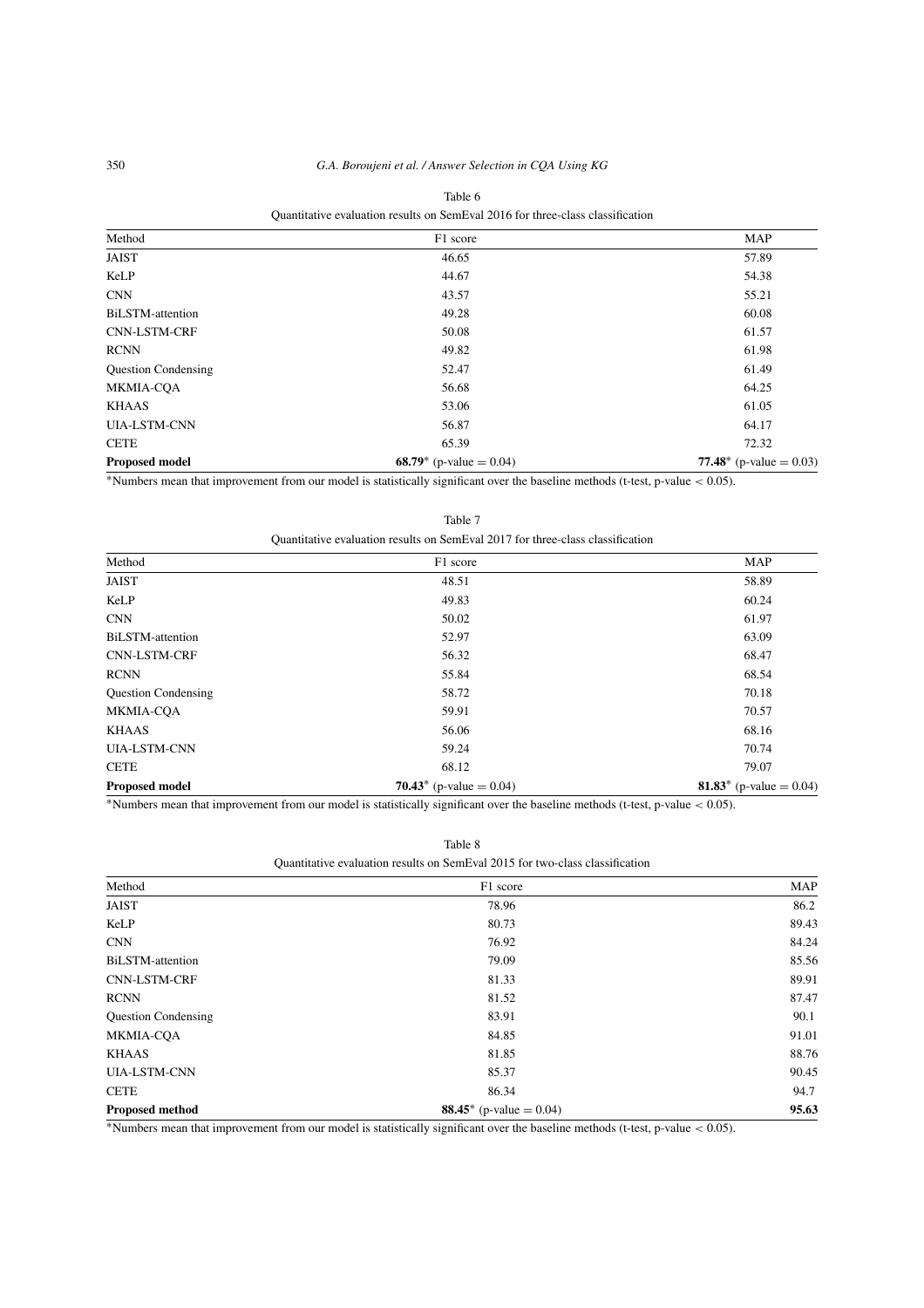| Method                     | F1 score                   | <b>MAP</b>                      |
|----------------------------|----------------------------|---------------------------------|
| <b>JAIST</b>               | 62.16                      | 77.56                           |
| KeLP                       | 64.36                      | 79.19                           |
| <b>CNN</b>                 | 64.92                      | 76.21                           |
| <b>BiLSTM-attention</b>    | 69.82                      | 77.31                           |
| <b>CNN-LSTM-CRF</b>        | 70.04                      | 77.45                           |
| <b>RCNN</b>                | 71.84                      | 78.44                           |
| <b>Question Condensing</b> | 73.75                      | 80.98                           |
| MKMIA-COA                  | 74.35                      | 81.27                           |
| <b>KHAAS</b>               | 71.02                      | 79.12                           |
| <b>UIA-LSTM-CNN</b>        | 73.91                      | 80.57                           |
| <b>CETE</b>                | 79.48                      | 88.8                            |
| <b>Proposed method</b>     | 81.67* (p-value = $0.03$ ) | <b>90.02</b> * (p-value = 0.03) |

<span id="page-12-0"></span>Table 9  $\frac{1}{2}$ 

∗Numbers mean that improvement from our model is statistically significant over the baseline methods (t-test, p-value *<* 0.05).

| Quantitative evaluation results on SemEval 2017 for two-class classification |                            |            |  |  |  |
|------------------------------------------------------------------------------|----------------------------|------------|--|--|--|
| Method                                                                       | F1 score                   | <b>MAP</b> |  |  |  |
| JAIST                                                                        | 68.04                      | 87.24      |  |  |  |
| KeLP                                                                         | 69.87                      | 88.43      |  |  |  |
| <b>CNN</b>                                                                   | 72.14                      | 86.21      |  |  |  |
| <b>BiLSTM-attention</b>                                                      | 74.82                      | 88.05      |  |  |  |
| <b>CNN-LSTM-CRF</b>                                                          | 77.04                      | 87.66      |  |  |  |
| <b>RCNN</b>                                                                  | 76.33                      | 87.80      |  |  |  |
| <b>Question Condensing</b>                                                   | 78.11                      | 88.51      |  |  |  |
| <b>MKMIA-CQA</b>                                                             | 79.78                      | 88.93      |  |  |  |
| <b>KHAAS</b>                                                                 | 75.64                      | 81.25      |  |  |  |
| <b>UIA-LSTM-CNN</b>                                                          | 77.43                      | 87.92      |  |  |  |
| <b>CETE</b>                                                                  | 85.45                      | 94.3       |  |  |  |
| Proposed method                                                              | 87.92* (p-value = $0.03$ ) | 94.9       |  |  |  |

<span id="page-12-1"></span>Table 10

∗Numbers mean that improvement from our model is statistically significant over the baseline methods (t-test, p-value *<* 0.05).

a three-class classification model, needs the model to be more accurate and it is the superiority of our proposed approach over the competitors.

Similarly, for two-class classification, as indicated in Table [8](#page-11-2), Table [9,](#page-12-0) and Table [10](#page-12-1), our proposed method outperforms the baseline methods in F1 and MAP. Except the MAP of 2015 and 2017 datasets, the increase in other values is statistically significant. These results show that our model's improvements are not dependent on the number of classes only. The experimental results prove our hypothesis about the obtained representations for the question and answer. In other words, the results indicate that these representations are informative in predicting the relevance of the questions and answers.

## *5.5. Ablation study*

To analyze the effects of each component of our model, we also report the ablation test of our model in terms of discarding external knowledge from KG (w/o KG), attention on the subject (w/o AS), question category (w/o category), deconvolutional decoder (w/o deconv), and VAE (w/o VAE). For w/o KG, we simply use word embedding instead of sense embedding in the initial representation. For w/o category, we disambiguate each question and answer themselves, without considering category information. Also, for w/o deconv and w/o VAE, we use LSTM for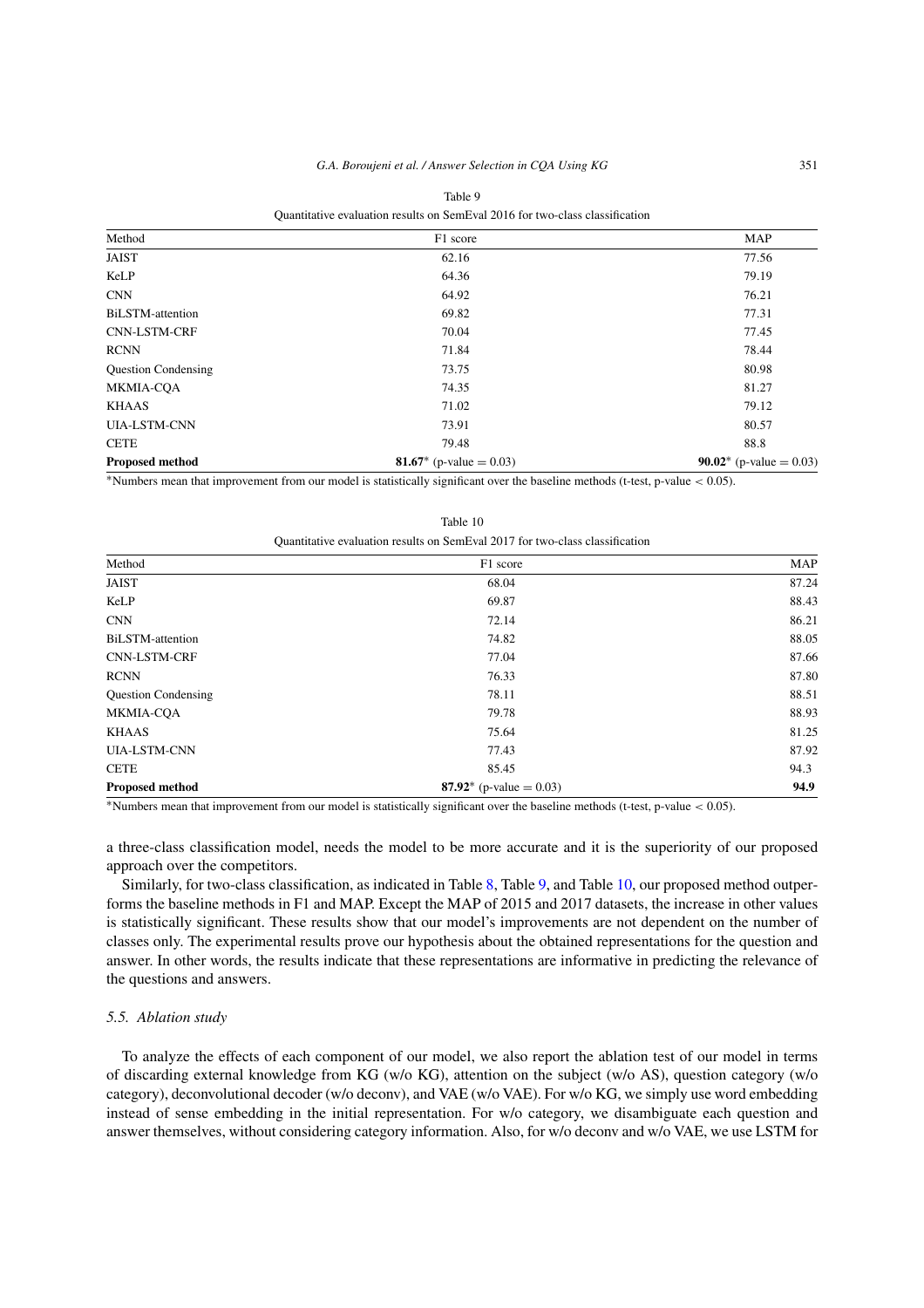| Method                | SemEval 2015 |            | SemEval 2016 |            | SemEval 2017 |            |
|-----------------------|--------------|------------|--------------|------------|--------------|------------|
|                       | F1 score     | <b>MAP</b> | F1 score     | <b>MAP</b> | F1 score     | <b>MAP</b> |
| <b>Proposed model</b> | 74.91        | 85.41      | 68.79        | 77.48      | 70.43        | 81.83      |
| w/o KG                | 69.21        | 80.52      | 62.16        | 69.56      | 64.51        | 75.42      |
| w/o AS                | 74.67        | 84.09      | 67.91        | 75.12      | 69.93        | 78.97      |
| w/o category          | 72.03        | 82.73      | 65.96        | 74.38      | 68.12        | 78.09      |
| w/o decony            | 71.26        | 82.11      | 64.89        | 73.47      | 66.87        | 77.07      |
| w/o VAE               | 70.1         | 81.92      | 64.07        | 73.29      | 65.72        | 75.49      |

<span id="page-13-0"></span>Table 11 Ablation test of the proposed model on SemEval 2015, SemEval 2016, and SemEval 2017 for three-class classification

Table 12

<span id="page-13-1"></span>Ablation test of the proposed model on SemEval 2015, SemEval 2016, and SemEval 2017 for two-class classification

| Method                | SemEval 2015 |            | SemEval 2016 |            | SemEval 2017 |            |
|-----------------------|--------------|------------|--------------|------------|--------------|------------|
|                       | F1 score     | <b>MAP</b> | F1 score     | <b>MAP</b> | F1 score     | <b>MAP</b> |
| <b>Proposed model</b> | 88.45        | 95.63      | 81.67        | 90.02      | 87.92        | 94.9       |
| w/o KG                | 83.67        | 89.87      | 75.01        | 81.89      | 80.59        | 88.35      |
| w/o AS                | 87.91        | 93.27      | 79.90        | 87.91      | 86.01        | 90.83      |
| w/o category          | 85.81        | 91.54      | 77.21        | 86.01      | 84.71        | 89.22      |
| w/o deconv            | 86.23        | 92.48      | 78.12        | 86.45      | 83.12        | 90.07      |
| w/o VAE               | 84.67        | 92.01      | 78.06        | 85.74      | 81.04        | 87.91      |

Table 13

<span id="page-13-2"></span>Analysis of each component impact on SemEval 2015, SemEval 2016, and SemEval 2017 for three-class classification

| Method          | SemEval 2015 |            | SemEval 2016 |            | SemEval 2017 |            |
|-----------------|--------------|------------|--------------|------------|--------------|------------|
|                 | F1 score     | <b>MAP</b> | F1 score     | <b>MAP</b> | F1 score     | <b>MAP</b> |
| <b>Baseline</b> | 63.16        | 73.02      | 57.12        | 68.44      | 57.34        | 66.12      |
| Add KG          | 67.42        | 78.12      | 61.89        | 72.01      | 61.99        | 72.67      |
| Add category    | 69.35        | 79.01      | 63.54        | 72.67      | 64.41        | 75.01      |
| Add AS          | 70.1         | 81.92      | 64.07        | 73.29      | 65.72        | 75.49      |
| Add VAE         | 71.26        | 82.11      | 64.89        | 73.47      | 66.87        | 77.07      |
| Add deconv      | 74.91        | 85.41      | 68.79        | 77.48      | 70.43        | 81.83      |

the decoder and simple autoencoder instead of VAE, respectively. The ablation results are summarized in Table [11](#page-13-0) and Table [12](#page-13-1) for the three datasets.

We also analyze the performance of the proposed method by starting from the baseline model, and incrementally add one component at a time. The baseline model is the vanilla version in which there are only two parallel autoencoders to obtain question and answer representations. Then, the concatenation of these representations are sent to an MLP to extract question-answer relevance. Table [13](#page-13-2) and Table [14](#page-14-1) demonstrate the results.

Generally, all five factors contribute to the results of our proposed model. It is obvious that F1 and MAP decrease sharply by discarding KG. This is within our expectation since using KG enriches overall text representation, by making it possible to consider all entities (especially named entities), the context, and focusing on useful information. In addition, deconvolutional VAE also has a great contribution. This verifies that using deconvolutional decoder results to have a more informative representation. Not surprisingly, combining all components achieves the best performance.

#### *5.6. Parameter analysis*

In this subsection, we analyze the model sensitivity to hyper-parameters specific to CNN: window size, stride, and filter-size (number of filters). Figure [2](#page-14-2) and Fig. [3](#page-14-3) indicate the change of macro-averaged F1 values for different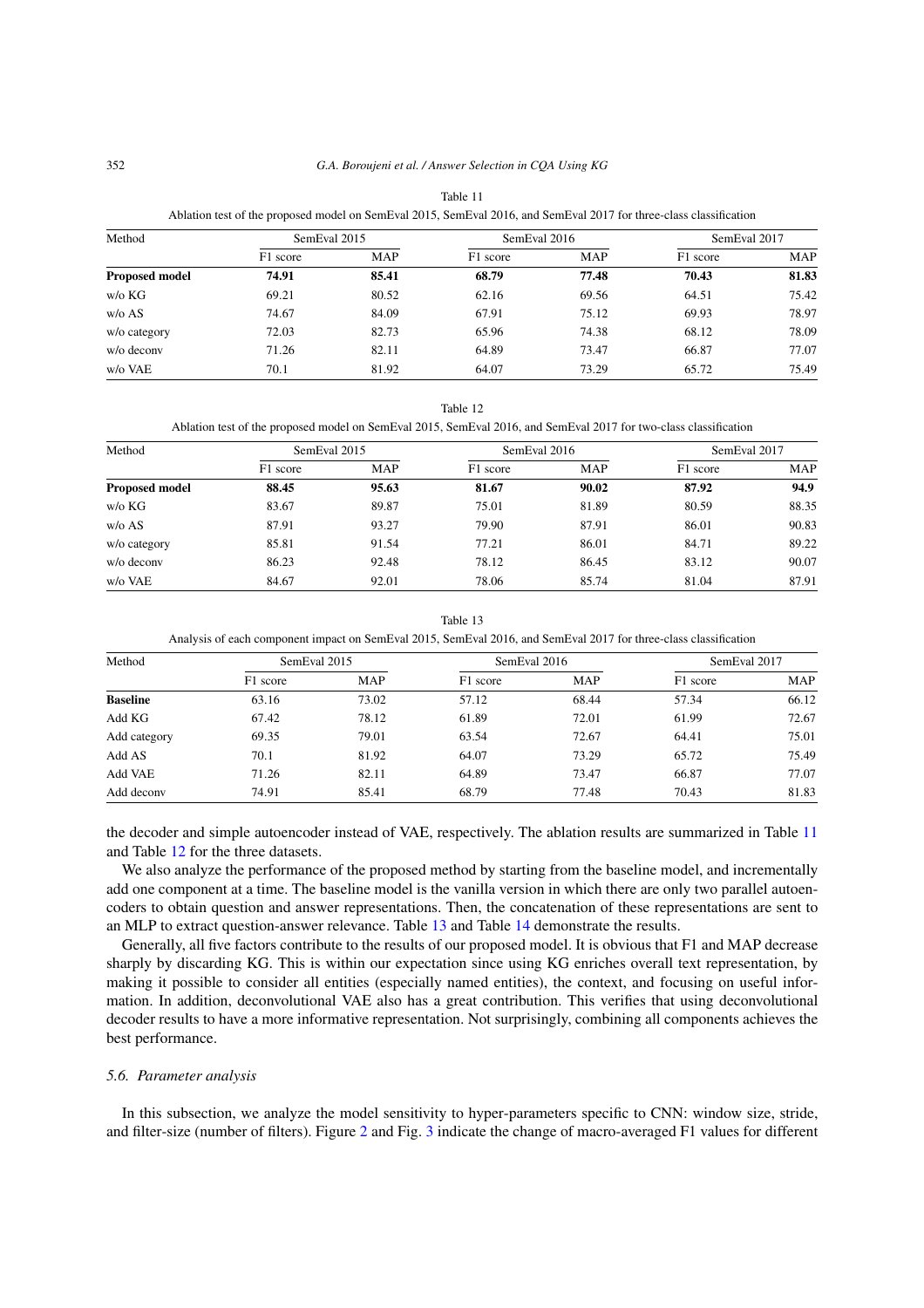<span id="page-14-1"></span>

| Analysis of each component impact on SemEval 2015, SemEval 2016, and SemEval 2017 for two-class classification |              |       |              |            |              |            |
|----------------------------------------------------------------------------------------------------------------|--------------|-------|--------------|------------|--------------|------------|
| Method                                                                                                         | SemEval 2015 |       | SemEval 2016 |            | SemEval 2017 |            |
|                                                                                                                | F1 score     | MAP   | F1 score     | <b>MAP</b> | F1 score     | <b>MAP</b> |
| <b>Baseline</b>                                                                                                | 75.58        | 82.48 | 69.34        | 80.67      | 72.55        | 77.91      |
| Add KG                                                                                                         | 80.33        | 87.76 | 73.23        | 85.60      | 77.90        | 84.80      |
| Add category                                                                                                   | 83.01        | 89.11 | 75.88        | 86.87      | 82.15        | 87.81      |
| Add AS                                                                                                         | 83.90        | 91.01 | 76.91        | 87.24      | 82.44        | 88.01      |
| Add VAE                                                                                                        | 85.12        | 91.77 | 77.83        | 87.80      | 83.54        | 89.91      |
| Add deconv                                                                                                     | 88.45        | 95.63 | 81.67        | 90.02      | 87.92        | 94.9       |



Fig. 2. The influence of window size on model performance.

<span id="page-14-2"></span>

<span id="page-14-3"></span>Fig. 3. The influence of filter size on model performance.

values of window size and filter-size, respectively.

For stride value, we observe that when it is 4 or greater, the system gets close to fully fit the training data (over fitting). The best value for stride is 2 for both datasets.

As it is obvious in Fig. [2](#page-14-2) and Fig. [3](#page-14-3), the best value obtained for macro-averaged F1 is 74.91 for SemEval 2015, 68.79 for SemEval 2016, and 70.43 for SemEval 2017, which are for window size, stride, and filter-size equal to 4, 2, and 300, respectively.

# <span id="page-14-0"></span>**6. Conclusion**

In this article, we proposed a new model based on KGs for answer selection in community question answering forums. In the proposed architecture, external background knowledge is used to capture entity mentions and their relations in questions and answers. Also, by using the question category, a context-aware representation is generated for the question and answer. The model is trained in a multi-task learning procedure, in which there are two variational autoencoders in combination with a classifier to capture the semantic relatedness of the question and answer.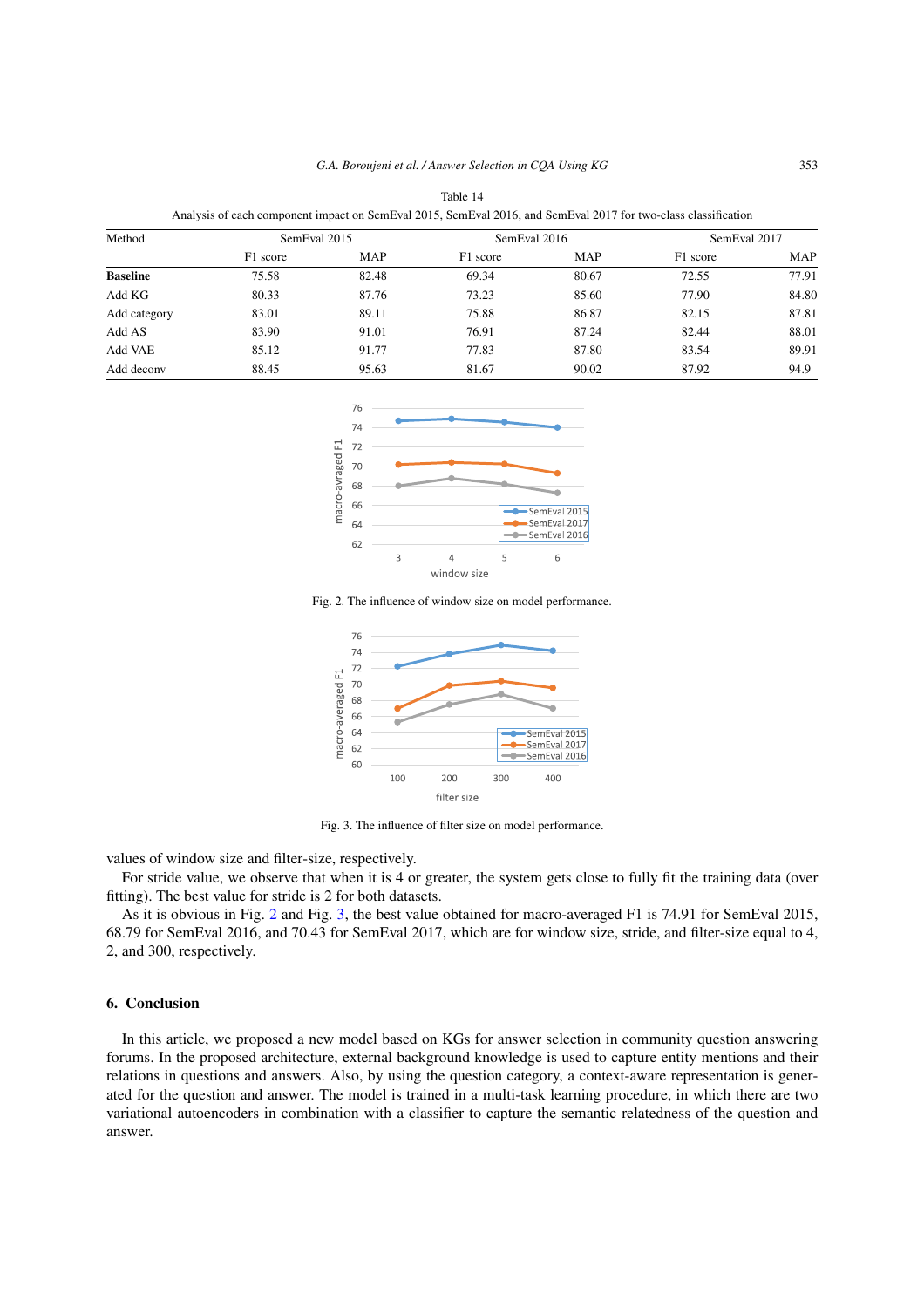Quantitatively, the experimental results demonstrated that our model outperformed all existing baselines. We also conducted an ablation analysis to show the effectiveness of each component of the proposed model. The results confirm the choices we had in our architecture design because all of them, especially the KG integration, contribute positively.

### **Acknowledgement**

This work is based upon research funded by Iran National Science Foundation (INSF) under project No. 4002438.

#### **References**

- <span id="page-15-12"></span>[1] A. Acheampong Francisca, N. Henry and W. Chen, Comparative analyses of bert, roberta, distilbert, and xlnet for text-based emotion recognition, in: *2020 17th International Computer Conference on Wavelet Active Media Technology and Information Processing (ICCWAMTIP)*, IEEE, 2020, pp. 117–121. doi[:10.1109/ICCWAMTIP51612.2020.9317379.](https://doi.org/10.1109/ICCWAMTIP51612.2020.9317379)
- <span id="page-15-6"></span>[2] M. Asgari-Bidhendi, A. Hadian and B. Minaei-Bidgoli, Farsbase: The Persian knowledge graph, *Semantic Web* **10** (2019), 1169–1196. doi[:10.3233/SW-190369](https://doi.org/10.3233/SW-190369).
- <span id="page-15-0"></span>[3] S. Auer, C. Bizer, G. Kobilarov, J. Lehmann, R. Cyganiak and Z. Ives, Dbpedia: A nucleus for a web of open data, in: *The Semantic Web*, Springer, 2007, pp. 722–735. doi[:10.1007/978-3-540-76298-0\\_52](https://doi.org/10.1007/978-3-540-76298-0_52).
- <span id="page-15-3"></span>[4] S. Bowman, L. Vilnis, O. Vinyals, A.M. Dai, R. Jozefowicz and S. Bengio, Generating sentences from a continuous space, in: *Proceedings of the Twentieth Conference on Computational Natural Language Learning (CoNLL)*, 2016. doi[:10.18653/v1/K16-1002.](https://doi.org/10.18653/v1/K16-1002)
- <span id="page-15-1"></span>[5] S.R. Bowman, G. Angeli, C. Potts and C.D. Manning, A large annotated corpus for learning natural language inference. doi[:10.18653/v1/](https://doi.org/10.18653/v1/D15-1075) [D15-1075](https://doi.org/10.18653/v1/D15-1075).
- <span id="page-15-14"></span>[6] J. Camacho-Collados, M.T. Pilehvar and R. Navigli, Nasari: Integrating explicit knowledge and corpus statistics for a multilingual representation of concepts and entities, *Artificial Intelligence* **240** (2016), 36–64. doi:[10.1016/j.artint.2016.07.005.](https://doi.org/10.1016/j.artint.2016.07.005)
- <span id="page-15-5"></span>[7] Y. Cao, X. Wang, X. He, Z. Hu and T.-S. Chua, Unifying knowledge graph learning and recommendation: Towards a better understanding of user preferences, in: *The World Wide Web Conference*, 2019, pp. 151–161. doi:[10.1145/3308558.3313705.](https://doi.org/10.1145/3308558.3313705)
- <span id="page-15-10"></span>[8] D. Cer, Y. Yang, S.-Y. Kong, N. Hua, N. Limtiaco, R.S. John et al., Universal sentence encoder for English, in: *Proceedings of the 2018 Conference on Empirical Methods in Natural Language Processing: System Demonstrations*, 2018, pp. 169–174. doi[:10.18653/v1/D18-](https://doi.org/10.18653/v1/D18-2029) [2029.](https://doi.org/10.18653/v1/D18-2029)
- <span id="page-15-4"></span>[9] F. Chen and Y. Huang, Knowledge-enhanced neural networks for sentiment analysis of Chinese reviews, *Neurocomputing* **368** (2019), 51–58. doi[:10.1016/j.neucom.2019.08.054](https://doi.org/10.1016/j.neucom.2019.08.054).
- <span id="page-15-16"></span>[10] S. Chopra, R. Hadsell and Y. LeCun, Learning a similarity metric discriminatively, with application to face verification, in: *2005 IEEE Computer Society Conference on Computer Vision and Pattern Recognition (CVPR'05)*, 2005, pp. 539–546. doi:[10.1109/CVPR.2005.202.](https://doi.org/10.1109/CVPR.2005.202)
- <span id="page-15-13"></span>[11] F. Christiane, WordNet, in: *Theory and Applications of Ontology: Computer Applications*, Springer, Dordrecht, 2010, pp. 231–243. doi:[10.](https://doi.org/10.1007/978-90-481-8847-5_10) [1007/978-90-481-8847-5\\_10](https://doi.org/10.1007/978-90-481-8847-5_10).
- <span id="page-15-17"></span>[12] A. Conneau, D. Kiela, H. Schwenk, L. Barrault and A. Bordes, Supervised learning of universal sentence representations from natural language inference data, in: *Proceedings of the 2017 Conference on Empirical Methods in Natural Language Processing*, 2017, pp. 670–680. doi[:10.18653/v1/D17-1070.](https://doi.org/10.18653/v1/D17-1070)
- <span id="page-15-7"></span>[13] H. Cui, R. Sun, K. Li, M.-Y. Kan and T.-S. Chua, Question answering passage retrieval using dependency relations, in: *Proceedings of the 28th Annual International ACM SIGIR Conference on Research and Development in Information Retrieval*, 2005, pp. 400–407. doi:[10.](https://doi.org/10.1145/1076034.1076103) [1145/1076034.1076103.](https://doi.org/10.1145/1076034.1076103)
- <span id="page-15-15"></span>[14] C. Davide, Siamese neural networks: An overview, in: *Artificial Neural Networks*, 2021, pp. 73–94. doi[:10.1007/978-1-0716-0826-5\\_3.](https://doi.org/10.1007/978-1-0716-0826-5_3)
- <span id="page-15-11"></span>[15] J. Devlin, M.-W. Chang, K. Lee and K. Toutanova, Bert: Pre-training of deep bidirectional transformers for language understanding, in: *Proceedings of the 2019 Conference of the North American*, Chapter of the Association for Computational Linguistics: Human Language Technologies, Vol. 1 (Long and Short Papers), 2018, pp. 4171–4186. doi[:10.18653/v1/N19-1423.](https://doi.org/10.18653/v1/N19-1423)
- <span id="page-15-2"></span>[16] B. Eikema and W. Aziz, Auto-encoding variational neural machine translation, in: *Proceedings of the 4th Workshop on Representation Learning for NLP (RepL4NLP-2019)*, 2019, pp. 124–141. doi[:10.18653/v1/W19-4315.](https://doi.org/10.18653/v1/W19-4315)
- <span id="page-15-18"></span>[17] Z. Fangyu, L. Shen, Z. Jie, W. Zhang and W. Liu, A sufficient condition for convergences of Adam and rmsprop, in: *Proceedings of the IEEE Computer Society Conference on Computer Vision and Pattern Recognition*, 2019, p. 11119. doi:[10.1109/CVPR.2019.01138](https://doi.org/10.1109/CVPR.2019.01138).
- <span id="page-15-9"></span>[18] W. Feng, Y. Wu, W. Wu, Z. Li and M. Zhou, Beihang-msra at semeval-2017 task 3: A ranking system with neural matching features for community question answering, in: *Proceedings of the 11th International Workshop on Semantic Evaluation (SemEval-2017)*, 2017, pp. 280–286. doi[:10.18653/v1/S17-2045](https://doi.org/10.18653/v1/S17-2045).
- <span id="page-15-8"></span>[19] S. Filice, D. Croce, A. Moschitti and R. Basili, Kelp at semeval-2016 task 3: Learning semantic relations between questions and answers, in: *Proceedings of the 10th International Workshop on Semantic Evaluation (SemEval-2016)*, 2016, pp. 1116–1123. doi[:10.18653/v1/S16-](https://doi.org/10.18653/v1/S16-1172) [1172.](https://doi.org/10.18653/v1/S16-1172)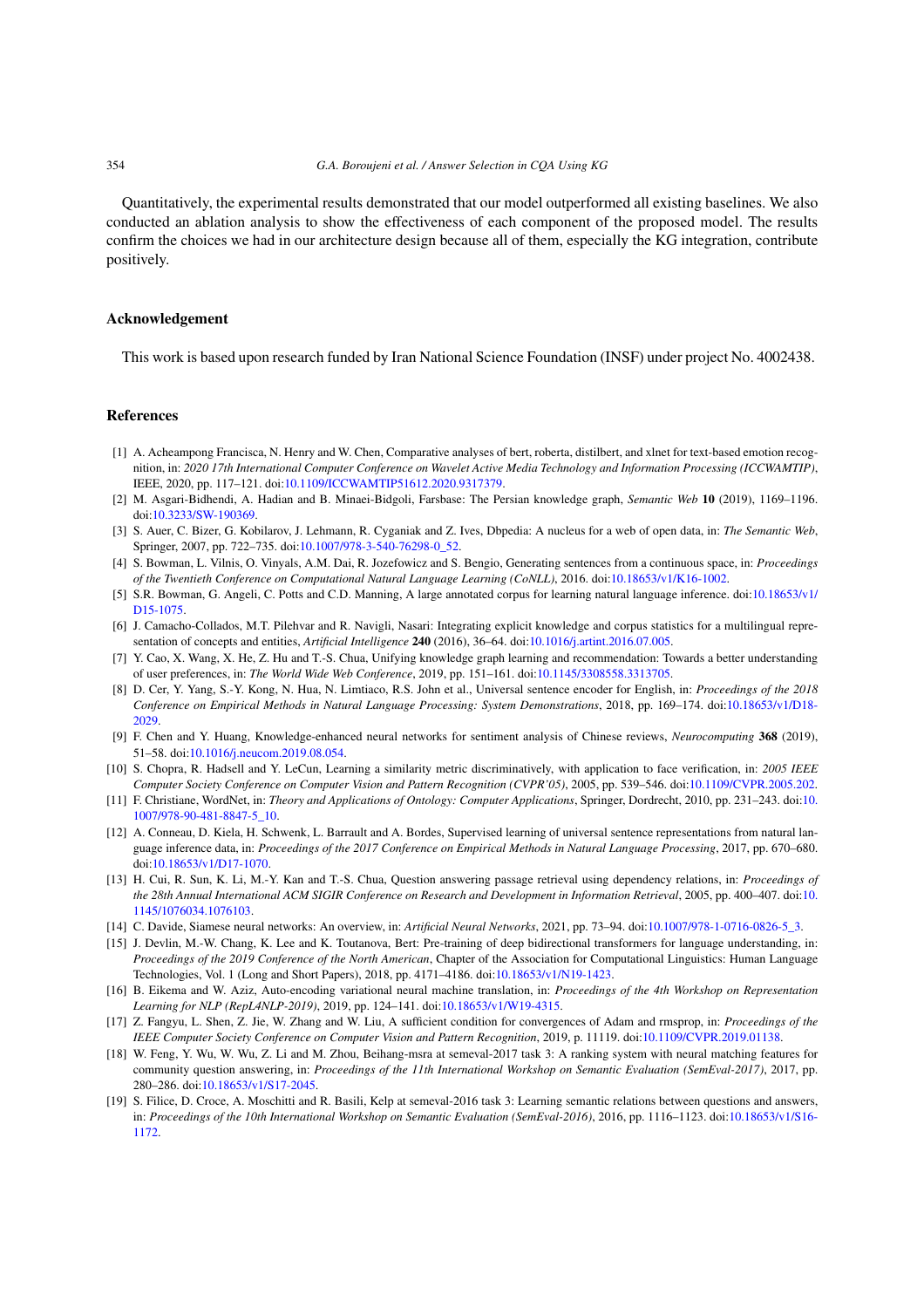- <span id="page-16-16"></span>[20] S. Filice, G. Da San Martino and A. Moschitti, Kelp at semeval-2017 task 3: Learning pairwise patterns in community question answering, in: *Proceedings of the 11th International Workshop on Semantic Evaluation (SemEval-2017)*, 2017, pp. 326–333. doi[:10.18653/v1/S17-](https://doi.org/10.18653/v1/S17-2053) [2053.](https://doi.org/10.18653/v1/S17-2053)
- <span id="page-16-9"></span>[21] J. Gu, Z. Lu, H. Li and V.O. Li, Incorporating copying mechanism in sequence-to-sequence learning, in: *Proceedings of the 54th Annual Meeting of the Association for Computational Linguistics (Volume 1: Long Papers)*, 2016, pp. 1631–1640. doi:[10.18653/v1/P16-1154.](https://doi.org/10.18653/v1/P16-1154)
- <span id="page-16-13"></span>[22] M. Heilman and N.A. Smith, Tree edit models for recognizing textual entailments, paraphrases, and answers to questions, in: *Human Language Technologies: The 2010 Annual Conference of the North American Chapter of the Association for Computational Linguistics*, 2010, pp. 1011–1019. doi:[10.18653/v1/N22-4401](https://doi.org/10.18653/v1/N22-4401).
- <span id="page-16-21"></span>[23] Y. Homma, S. Sy and C. Yeh, Detecting duplicate questions with deep learning, in: *Proceedings of the International Conference on Neural Information Processing Systems (NIPS*, 2016, pp. 25964–25975. doi:[10.1109/ACCESS.2020.2968391](https://doi.org/10.1109/ACCESS.2020.2968391).
- <span id="page-16-15"></span>[24] Y. Hou, C. Tan, X. Wang, Y. Zhang, J. Xu and Q. Chen, HITSZ-ICRC: Exploiting classification approach for answer selection in community question answering, in: *Proceedings of the 9th International Workshop on Semantic Evaluation (SemEval 2015)*, 2015, pp. 196–202. doi:[10.](https://doi.org/10.18653/v1/S15-2035) [18653/v1/S15-2035.](https://doi.org/10.18653/v1/S15-2035)
- <span id="page-16-10"></span>[25] X. Huang, J. Zhang, D. Li and P. Li, Knowledge graph embedding based question answering, in: *Proceedings of the Twelfth ACM International Conference on Web Search and Data Mining*, 2019, pp. 105–113. doi:[10.1145/3289600.3290956.](https://doi.org/10.1145/3289600.3290956)
- <span id="page-16-22"></span>[26] A. Ion and P. Malakasiotis, A survey of paraphrasing and textual entailment methods, *Journal of Artificial Intelligence Research* **38** (2010), 135–187. doi[:10.1613/jair.2985](https://doi.org/10.1613/jair.2985).
- <span id="page-16-12"></span>[27] S. Ji, S. Pan, E. Cambria, P. Marttinen and S.Y. Philip, A survey on knowledge graphs: Representation, acquisition, and applications, *IEEE Transactions on Neural Networks and Learning Systems* (2021). doi:[10.1109/TNNLS.2021.3070843](https://doi.org/10.1109/TNNLS.2021.3070843).
- <span id="page-16-24"></span>[28] R. Jinfeng, H. He and J. Lin, Experiments with convolutional neural network models for answer selection, in: *Proceedings of the 40th International ACM SIGIR Conference on Research and Development in Information Retrieval*, 2017, pp. 1217–1220. doi:[10.1145/3077136.](https://doi.org/10.1145/3077136.3080648) [3080648.](https://doi.org/10.1145/3077136.3080648)
- <span id="page-16-20"></span>[29] H. Jun, S. Qian, Q. Fang and C. Xu, Attentive interactive convolutional matching for community question answering in social multimedia, in: *Proceedings of the 26th ACM International Conference on Multimedia*, 2018, pp. 456–464. doi:[10.1145/3240508.3240626](https://doi.org/10.1145/3240508.3240626).
- <span id="page-16-1"></span>[30] A. Kumar, D. Kawahara and S. Kurohashi, Knowledge-enriched two-layered attention network for sentiment analysis, in: *NAACL-HLT (2)*, 2018. doi[:10.18653/v1/N18-2041.](https://doi.org/10.18653/v1/N18-2041)
- <span id="page-16-14"></span>[31] M.T.R. Laskar, X. Huang and E. Hoque, Contextualized embeddings based transformer encoder for sentence similarity modeling in answer selection task, in: *Proceedings of the 12th Language Resources and Evaluation Conference*, 2020, pp. 5505–5514. doi:[10.1145/3209978.](https://doi.org/10.1145/3209978.3210019) [3210019.](https://doi.org/10.1145/3209978.3210019)
- <span id="page-16-11"></span>[32] Z. Liu, K. Li and D. Qu, Knowledge graph based question routing for community question answering, in: *International Conference on Neural Information Processing*, 2017, pp. 721–730. doi[:10.1007/978-3-319-70139-4](https://doi.org/10.1007/978-3-319-70139-4).
- <span id="page-16-5"></span>[33] T. Mikolov, K. Chen, G. Corrado, J. Dean, L. Sutskever and G. Zweig, *word2vec*, Vol. 22, 2013. URL [https://code.google.com/p/word2vec.](https://code.google.com/p/word2vec) doi[:10.1017/S1351324916000334](https://doi.org/10.1017/S1351324916000334).
- <span id="page-16-19"></span>[34] A. Moro, A. Raganato and R. Navigli, Entity linking meets word sense disambiguation: A unified approach, *Transactions of the Association for Computational Linguistics* **2** (2014), 231–244. doi[:10.1162/tacl\\_a\\_00179](https://doi.org/10.1162/tacl_a_00179).
- <span id="page-16-8"></span>[35] P. Nakov, D. Hoogeveen, L. Màrquez, A. Moschitti, H. Mubarak, T. Baldwin et al., SemEval-2017 task 3: Community question answering, in: *Proceedings of the 11th International Workshop on Semantic Evaluation (SemEval-2017)*, 2017, pp. 27–48. doi[:10.18653/v1/S17-2003.](https://doi.org/10.18653/v1/S17-2003)
- <span id="page-16-2"></span>[36] P. Nakov, L. Màrquez, W. Magdy, A. Moschitti, J. Glass and B. Randeree, Semeval-2015 task 3: Answer selection in community question answering, in: *Proceedings of the 9th International Workshop on Semantic Evaluation (SemEval 2015)*, 2015, pp. 269–281. doi:[10.18653/](https://doi.org/10.18653/v1/S15-2047) [v1/S15-2047.](https://doi.org/10.18653/v1/S15-2047)
- <span id="page-16-7"></span>[37] P. Nakov, L. Màrquez, A. Moschitti, W. Magdy, H. Mubarak, A.A. Freihat et al., SemEval-2016 task 3: Community question answering, in: *Proceedings of the 10th International Workshop on Semantic Evaluation (SemEval-2016)*, 2016, pp. 525–545. doi[:10.18653/v1/S16-1083](https://doi.org/10.18653/v1/S16-1083).
- <span id="page-16-0"></span>[38] R. Navigli and S.P. Ponzetto, BabelNet: The automatic construction, evaluation and application of a wide-coverage multilingual semantic network, *Artifical Intellignece* **193** (2012), 217–250. doi:[10.1016/j.artint.2012.07.001.](https://doi.org/10.1016/j.artint.2012.07.001)
- <span id="page-16-4"></span>[39] P. Ngoc-Quan, G. Kruszewski and G. Boleda, Convolutional neural network language models, in: *Proceedings of the 2016 Conference on Empirical Methods in Natural Language Processing*, 2016, pp. 1153–1162. doi:[10.18653/v1/D16-1123](https://doi.org/10.18653/v1/D16-1123).
- <span id="page-16-3"></span>[40] M. Nicosia, S. Filice, A. Barrón-Cedeno, I. Saleh, H. Mubarak, W. Gao et al., QCRI: Answer selection for community question answeringexperiments for Arabic and English, in: *Proceedings of the 9th International Workshop on Semantic Evaluation (SemEval 2015)*, 2015, pp. 203–209. doi[:10.18653/v1/S15-2036](https://doi.org/10.18653/v1/S15-2036).
- <span id="page-16-17"></span>[41] W. Pengwei, L. Wei, Y. Cao, J. Xie and Z. Nie, Large-scale unsupervised pre-training for end-to-end spoken language understanding, in: *ICASSP 2020-2020 IEEE International Conference on Acoustics, Speech and Signal Processing (ICASSP)*, IEEE, 2020, pp. 7999–8003. doi[:10.1109/ICASSP40776.2020.9053163.](https://doi.org/10.1109/ICASSP40776.2020.9053163)
- <span id="page-16-6"></span>[42] J. Pennington, R. Socher and C. Manning, Glove: Global vectors for word representation, in: *Proceedings of the 2014 Conference on Empirical Methods in Natural Language Processing (EMNLP)*, 2014, pp. 1532–1543. doi[:10.3115/v1/D14-1162.](https://doi.org/10.3115/v1/D14-1162)
- <span id="page-16-18"></span>[43] C. Qin, Q. Hu, J. Xiangji Huang, L. He and W. An, Enhancing recurrent neural networks with positional attention for question answering, in: *Proceedings of the 40th International ACM SIGIR Conference on Research and Development in Information Retrieval*, 2017, pp. 993–996. doi[:10.1145/3077136.3080699.](https://doi.org/10.1145/3077136.3080699)
- <span id="page-16-23"></span>[44] M. Seyed Vahid, M. Joodaki, M. Maleki Kahaki and M. Salimi Sartakhti, A method based on an attention mechanism to measure the similarity of two sentences, in: *2021 7th International Conference on Web Research (ICWR)*, IEEE, 2021, pp. 238–242. doi:[10.1109/](https://doi.org/10.1109/ICWR51868.2021.9443135) [ICWR51868.2021.9443135](https://doi.org/10.1109/ICWR51868.2021.9443135).